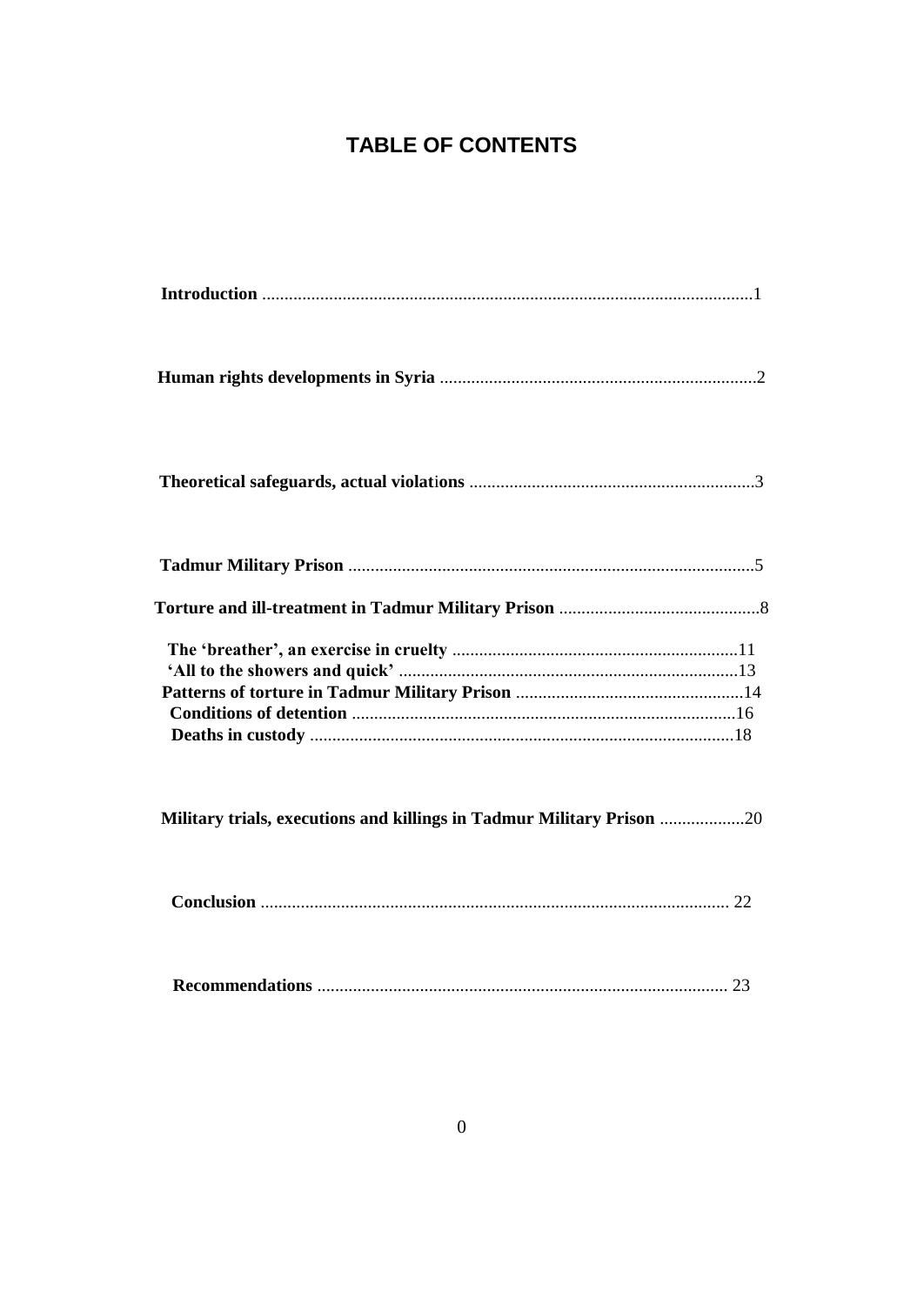# **SYRIA: Torture, despair and dehumanization in Tadmur Military Prison**

# **Introduction**

 $\overline{a}$ 

<sup>A for</sup>teff win Tadmur Riewalking in a minefield; death can come about at any *moment either because of torture, jailers' brutality, sickness, or execution.***"**

Tadmur Prison is commonly referred to in Syria today as a place where "the person who enters is lost, and the one who leaves is born". The prison gained this notorious reputation on account of the persistent reports over many years of systematic torture and ill-treatment. In Syria, Tadmur (Palmyra) was the site of an ancient civilization, an example of great human achievement and creativity -- it is still visited by thousands of tourists every year. Today the prison of Tadmur is synonymous with brutality, despair and dehumanization.

The level of brutality endured by prisoners in Tadmur Prison is shocking. It is hard

to believe that the kind of torture and ill-treatment described in this report is still taking place today. Yet the testimonies of former prisoners gathered by Amnesty International paint a consistent picture of daily torture, inhuman conditions, constant victimization, and humiliation. Powerless in the face of such a catalogue of abuses, the victims are denied any access to justice or redress.

Amnesty International has gathered testimonies from people of different nationalities who were detained because of their links with a number of different political groups.<sup>1</sup> Those held in Tadmur Prison include prisoners of conscience<sup>2</sup> and other political prisoners held without charge or trial or following grossly unfair trials, often before a Field Military Court. Most of the testimonies drawn on in this report are those of

<sup>&</sup>lt;sup>1</sup>In addition to Syrian nationals, other Arab nationals -- such as Lebanese, Palestinians, Jordanians, and Iraqis --were also detained for political reasons in Syria.

<sup>&</sup>lt;sup>2</sup>The term "prisoner of conscience" refers to people imprisoned, detained or otherwise physically restricted on account of their political, religious, or other conscientiously held beliefs, or because of their ethnic origin, sex, colour, language, national or social origin, economic status, birth or other status, provided that they have not used or advocated violence.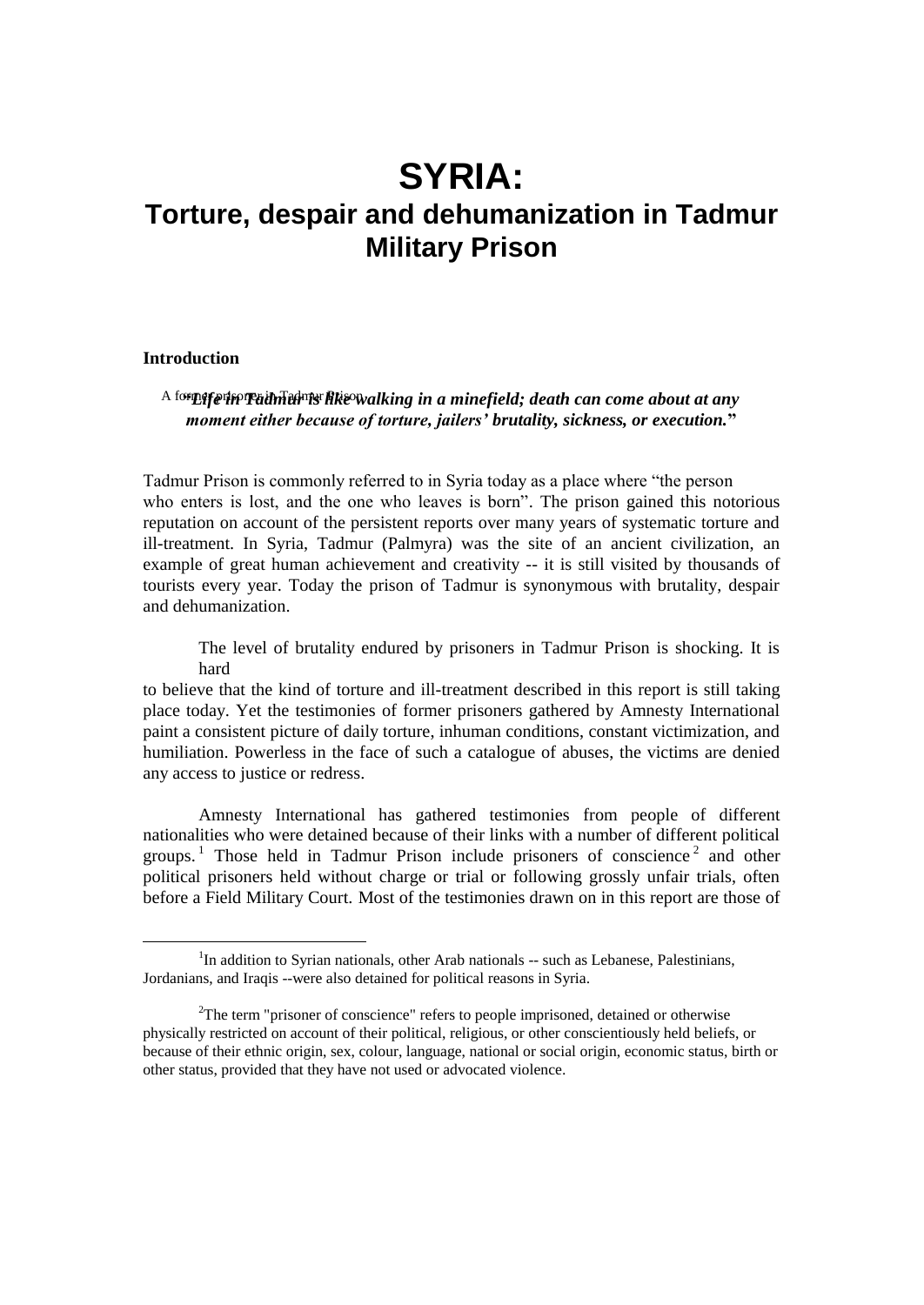prisoners held in Tadmur Prison between 1980 and 1996. However, reports over the last few years suggest that the conditions in the prison remain appalling.

Tadmur Prison appears to have been designed to inflict the maximum suffering, humiliation and fear on prisoners and to keep them under the strictest control by breaking their spirit. Prisoners are not only completely isolated from the outside world, they are also prevented from communicating with each other. Every aspect of life in Tadmur Prison is a dehumanizing experience.

Amnesty International is issuing this report focusing on Tadmur Prison as part of its worldwide campaign against torture.

## **Human rights developments in Syria**

For over two decades Amnesty International has documented and campaigned on a range of serious human rights violations in Syria, including the arbitrary detention of political opponents, the long-term detention of prisoners of conscience, torture and ill-treatment, and political killings.

Under the state of emergency, which has remained in force without interruption since 8 March 1963, different branches of the security forces have been able to arbitrarily detain political suspects at will for as long as they please. Tens of thousands of people have been rounded up in successive waves of mass arrests targeted at suspected members of left-wing, Islamist or Arab nationalist organizations or Kurdish political groups, or at anyone engaged in activities opposed to the government and its policies. Among those arrested were hundreds of prisoners of conscience. Those detained have frequently been tortured while held in total isolation from the outside world for months or years without charge or trial. Many thousands of families have been kept in the dark about the fate of their relatives. Some, whose loved ones "disappeared" after arrest, fear the worst.

Since the beginning of the 1990s the majority of political prisoners in Syria have been released in batches by presidential amnesties, or on expiry of their prison terms. The most recent of these amnesties was issued by President Bashar al-Assad in November 2000 and reportedly covered 600 political prisoners from various opposition groups. Since 1991, when the first amnesty was declared, the number of political prisoners, including prisoners of conscience, has been reduced from several thousand to hundreds. Amnesty International has welcomed these releases as important steps towards providing redress for past human rights violations in Syria.

In March 2001, the United Nations (UN) Human Rights Committee -- the body of experts entrusted with monitoring the implementation of the International Covenant on Civil and Political Rights (ICCPR) -- examined Syria's second periodic report, which was due in 1984. Amnesty International publicly welcomed the decision of the Syrian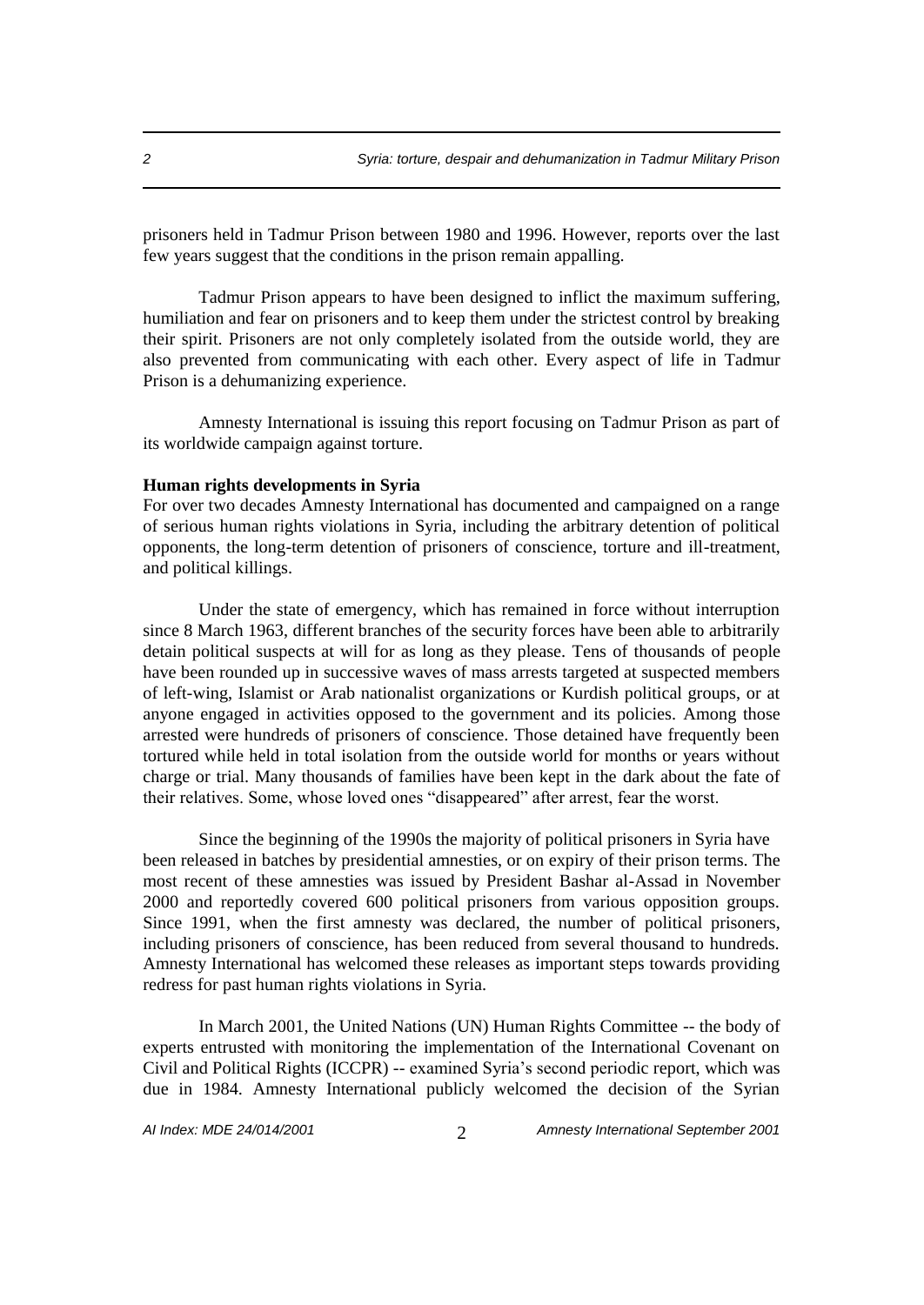authorities to submit its report to the Committee and regarded the step as a positive development indicating a growing interest in human rights promotion and protection on the part of the Syrian authorities.

However, Amnesty International remains concerned that mechanisms, provided for under the Emergency Legislation of 1963, which facilitate human rights violations, remain intact including the wide ranging special powers given to the security forces outside any judicial control.<sup>3</sup> As a result, any member or suspected member of an opposition group risks arrest, detention and torture. Furthermore, Amnesty International is concerned that thus far no steps have been taken by the authorities to provide redress for past and continuing human rights violations; there have been no investigations into "disappearances", extrajudicial executions, or torture and ill-treatment, including deaths in custody. Despite numerous allegations of torture, some of which were made in court by the victims themselves, no proper investigations appear to have been carried out by the Syrian authorities. Although the bulk of these violations took place in the 1980s and early 1990s, their impact continues to be felt by the victims and their families and friends.

Amnesty International has noted with appreciation the climate of dialogue and discussion that has developed in Syria among officials and in civil society during the past year, despite setbacks and restrictions. Amnesty International believes that such a climate is conducive to legal reform. This should be carried out with the aim of abolishing the mechanisms that facilitate human rights violations, bringing the activities of the security forces and other law enforcement officials under effective judicial supervision, and enforcing human rights guarantees provided for in Syrian law, as well as in international standards.

Effective redress for past violations will provide a clear break with past practices and will give a strong indication that the Syrian authorities are living up to their responsibilities to protect and promote human rights.

# **Theoretical safeguards, actual violations**

<sup>3</sup> For more details on the emergency legislation in Syria, see *Report from Amnesty International to the Government of the Syrian Arab Republic* (AI Index: MDE 24/04/83), November 1983.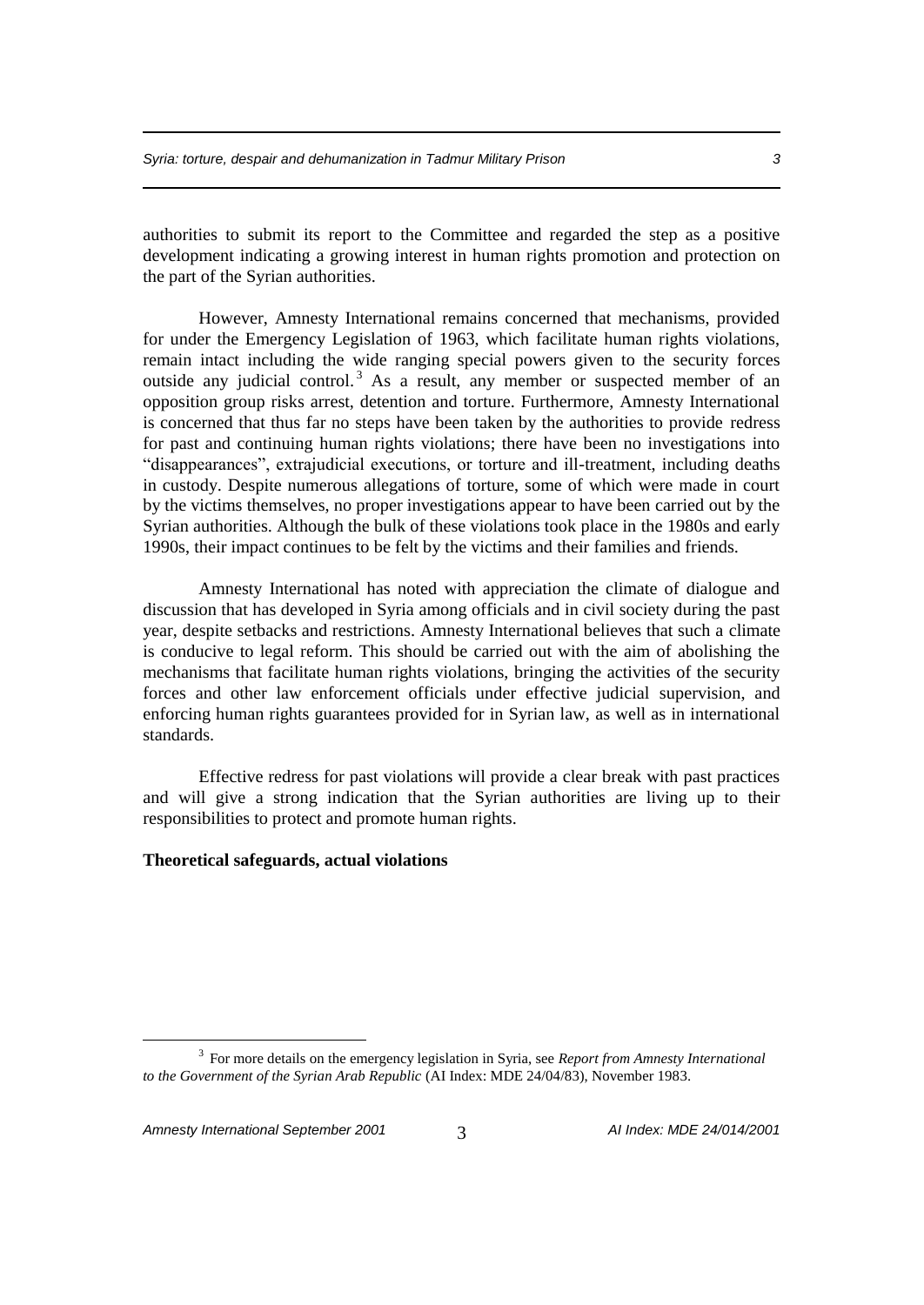Torture is prohibited by the Syrian Constitution (Article 28) and punishable by imprisonment under the Penal Code (Articles 319 and 391). Since April 1969 Syria has also been a state party to the ICCPR, Article 7 of which prohibits torture.<sup>4</sup> However, despite repeated and consistent allegations of torture, Amnesty International is not aware of any cases where Syrian laws against torture have actually been implemented.

As the Human Rights Committee has pointed out in its General Comment 7 (16) on Article 7 of the ICCPR:

**"***.... it is not sufficient for the implementation of this article to prohibit torture or cruel, inhuman or degrading treatment or punishment or to make it a crime. Most states have penal provisions which are applicable to cases of torture or similar practices. Because such cases nevertheless occur, it follows from Article 7, read together with Article 2 of the Covenant, that States must ensure effective protection through some machinery of control***".**

<sup>&</sup>lt;sup>4</sup> No one shall be subjected to torture or to cruel, inhuman or degrading treatment or punishment. In particular, no one shall be subjected without his free consent to medical or scientific experimentation. (Article 7, ICCPR). No person under any form of detention or imprisonment shall be subjected to torture or to cruel, inhuman or degrading treatment or punishment. No circumstance whatever may be invoked as a justification for torture or other cruel, inhuman or degrading treatment or punishment. (Principle 6, Body of Principles for the Protection of All Persons under Any Form of Detention or Imprisonment).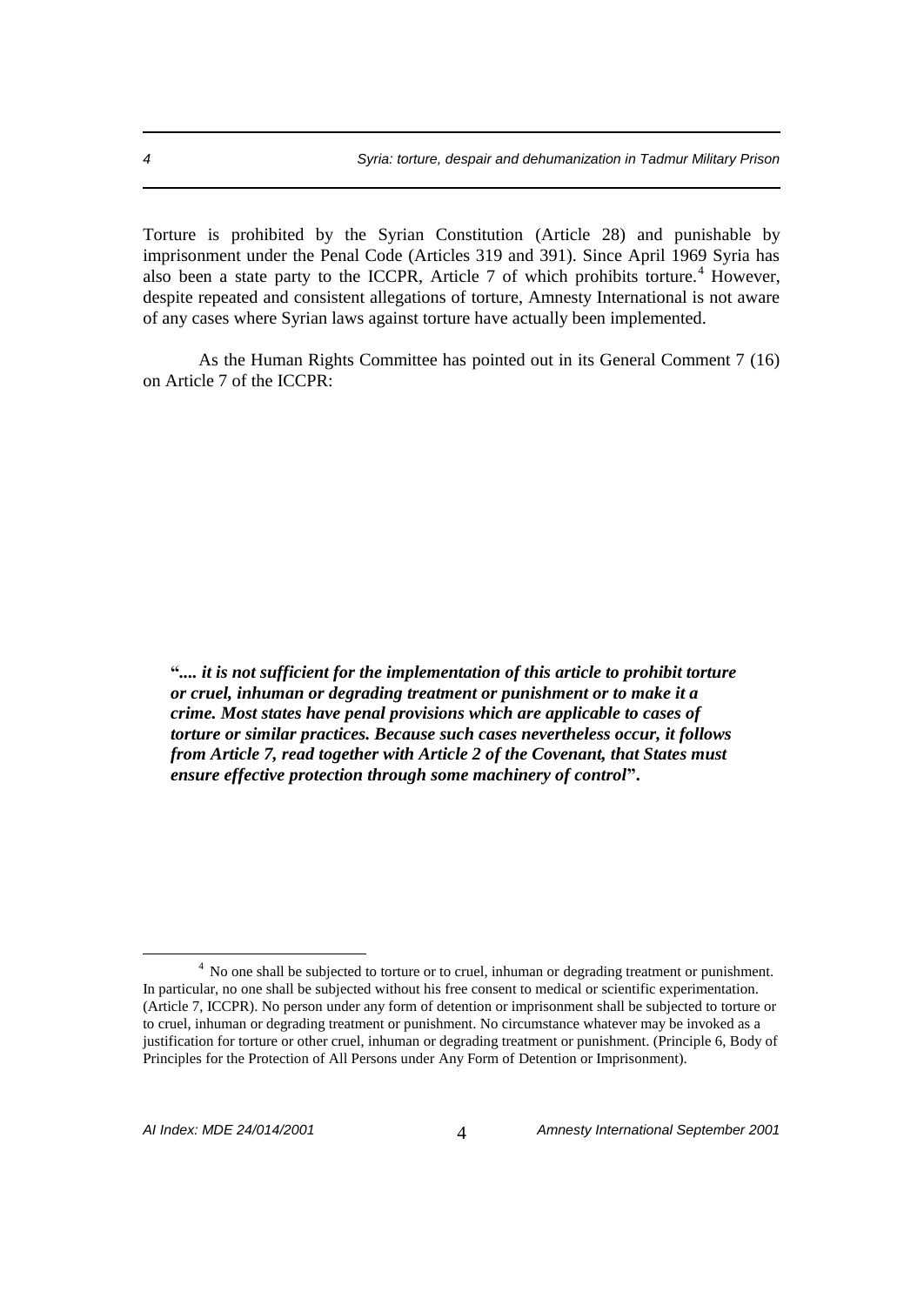Reports documented by Amnesty International indicate that political suspects have most frequently been tortured during the initial period following arrest while being held in incommunicado detention in prisons and detention centres throughout Syria. Torture has been used as a means of extracting information and also as a form of punishment. For example, detainees are commonly tortured when they arrive at a prison. The treatment they receive at that point, known as the *"haflat al-istiqbal"* or "reception party", differs from prison to prison and can range from verbal insults, to kicking and punching, to more severe techniques such as using one or more of the methods mentioned below.

The most common methods of torture reported to Amnesty International include beatings on all parts of the body; beating on the soles of the feet (*falaqa*); the "tyre" (*dullab*), which involves hanging the victim from a suspended tyre and beating him or her with sticks and cables; and repeatedly pouring cold water over the victim's body. Another method commonly reported is "the German Chair" (*al-Kursi al-Almani*), which involves the use of a metal chair with moving parts to which the victim is tied by the hands and feet. The backrest of the chair bends backwards, causing acute hyper-extension of the spine and severe pressure on the victim's neck and limbs. This makes breathing difficult, almost to the point of asphyxiation, and is reported to have resulted in loss of consciousness and, in some cases, fracturing of the vertebrae.<sup>5</sup>

In a report published in April 1995<sup>6</sup> Amnesty International stated that most of the 500 or more defendants tried before the Supreme State Security Court since July 1992 had testified in court that they had been tortured. None were known to have been medically examined and no investigations were known to have been carried out. In March 1997 the Minister of the Interior informed Amnesty International delegates that any official who committed torture or ill-treatment would be brought to court. He also

<sup>5</sup> A report published by Amnesty International in October 1987 entitled *Syria: Torture by the Security Forces* (AI Index: MDE/24/09/87) documented some 38 methods of torture practised by the Syrian security forces at the time.

<sup>6</sup> See *Syria: Repression and Impunity: The Forgotten Victims* (AI Index MDE 24/02/95) April 1995.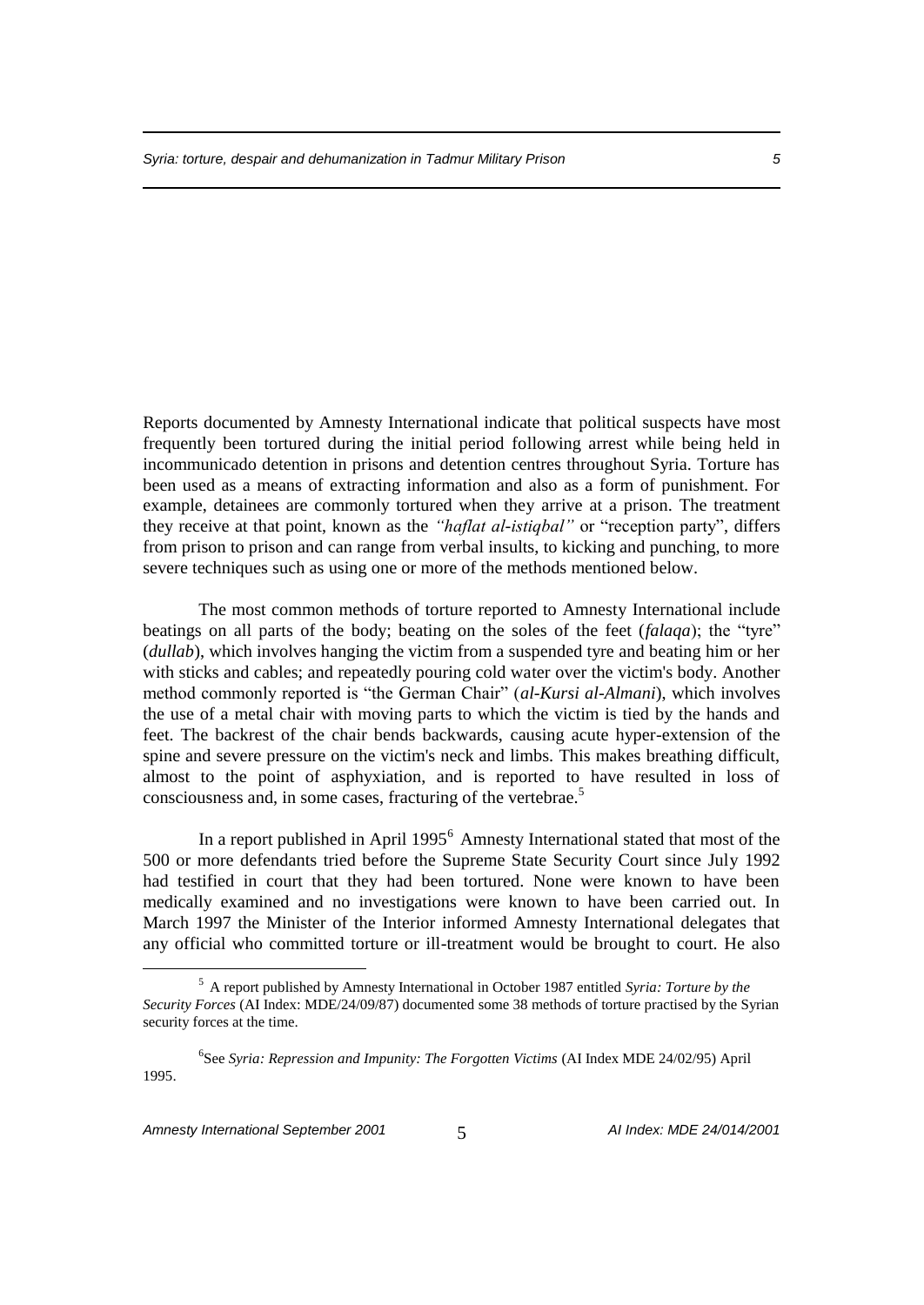stated that any person who suffered torture had the right to make a complaint to a judge who would then refer the case to the Ministry of the Interior so that the necessary measures could be taken. However, the torture allegations presented by Amnesty International to the Syrian authorities remain unanswered. No investigations into these cases are known to have been carried out.

Sometimes torture appears to be practised on a more regular basis as a form of punishment. This is reported to be the case in Tadmur Prison where between 600 and 700 political prisoners are currently believed to be held. It appears that the authorities chose Tadmur because its remote location and harsh regime allow political prisoners to be completely cut off from the outside world while they are being tortured and ill-treated.

#### **Tadmur Military Prison**

A report smuggled out in 1999 to Amnesty International by a group of former Syrian prisoners referred to the situation in Tadmur Prison as follows:

*When death is a daily occurrence, lurking in torture, random beatings, eye-gouging, broken limbs and crushed fingers.. [when] death stares you in the face and is only avoided by sheer chance... wouldn't you welcome the merciful release of a bullet***?**

Extract from the prisoners' report smuggled out of Syria in 1999

#### **Tadmur Military Prison: Prison Layout**

*AI Index: MDE 24/014/2001* 6 *Amnesty International September 2001*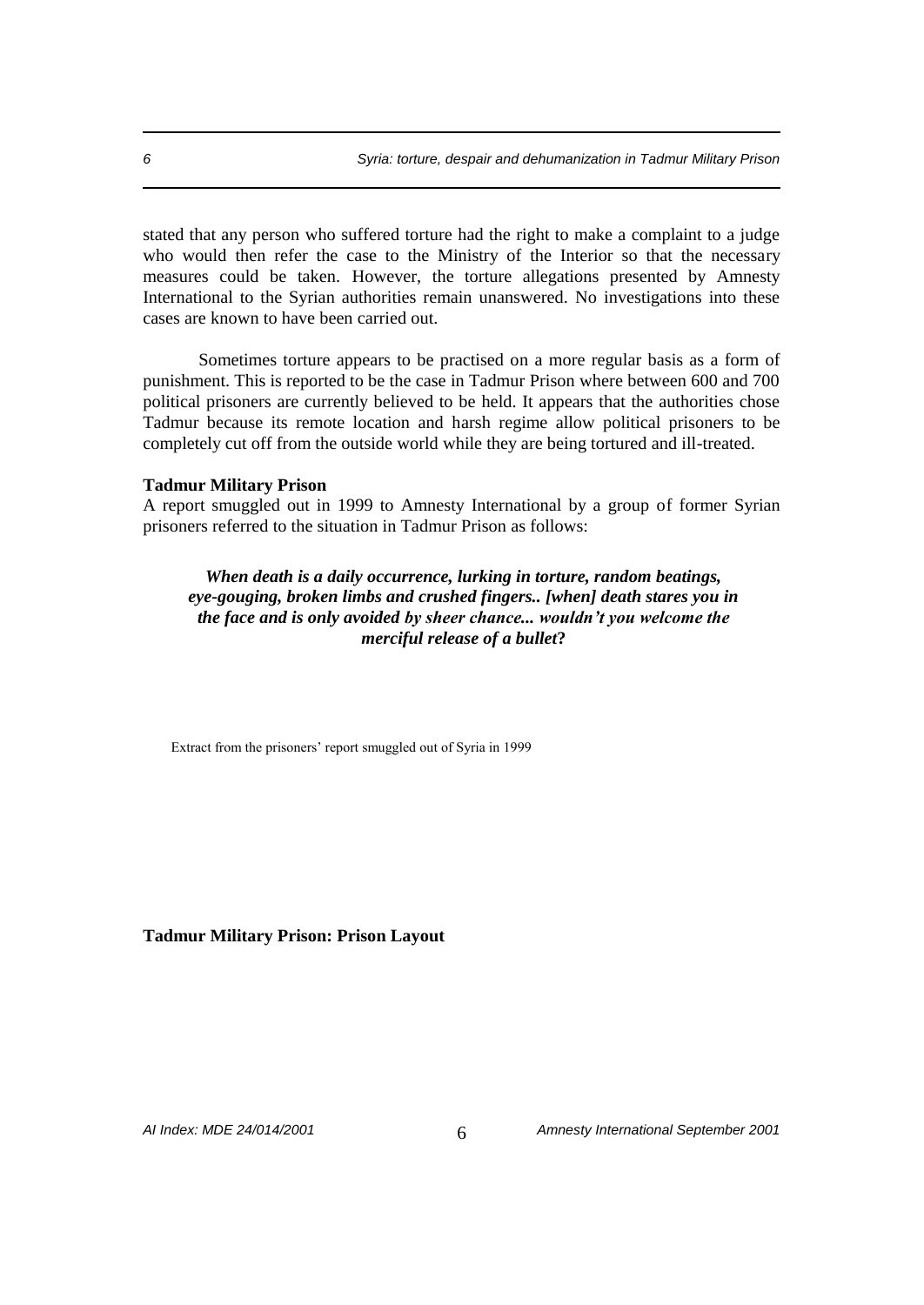Tadmur Prison is located in the Homs desert, approximately 250km northeast of Damascus. Tadmur Prison was built initially as a military barracks by the French Mandate authorities in Syria  $(1920-1946)$ .<sup>7</sup> Subsequently it was apparently used as a prison for military personnel accused of ordinary criminal offences. From the early 1970s Tadmur Prison began to be used to hold political prisoners who were kept in complete isolation from the outside world, but mostly for a matter of months. At that time transport was very difficult, making it almost impossible for families to visit relatives sent to Tadmur Prison. From around 1979 the authorities started sending larger numbers of political prisoners to Tadmur Prison who were kept separate from military personnel held there on ordinary criminal charges. The prison is under the administration of the military police, a security force responsible to the Ministry of Defence, and was said to be guarded by a force of the Special Units (*al-wahdat al-khassa*). As a military prison, Tadmur does not fall under the supervision of the Ministry of Justice which inspects civilian prisons.

According to information given to Amnesty International by former prisoners, Tadmur Prison has seven courtyards which between them contain around 40 to 50 dormitories (4x6 or 8x12 metres) -- and 39 smaller cells (ranging from 1m x1.5m to 3.5m x3.8m). All are above the ground, with the exception of some 16 underground cells which are used for holding prisoners facing disciplinary action in solitary confinement. None of the cells or dormitories are adequately ventilated, but dormitories have windows covered with barbed wire grilles in the ceiling which allow guards to keep prisoners under constant surveillance. Some dormitories are constantly lit, day and night, the rest are lit throughout the night. According to most of the testimonies of prisoners held there in the 1980s and 1990s, the average number of inmates ranged between 130 and 150 in the smaller dormitories, and between 200 and 250 in the larger ones. Apparently, numbers have been significantly reduced in the last two to three years. Up until about 1989 women political prisoners were also held in Tadmur Prison, in a section totally apart, never seen by male prisoners; it is not known if any women have been detained there in recent years.

The overall number of political prisoners in Tadmur Prison has varied over the years, but several thousand are believed to have passed through Tadmur at one point or another during their detention. One report by a former prisoner suggests that up to 20,000 political prisoners might have passed through Tadmur between 1980 and 1990, and that the average number of prisoners held there at any one time during that period was probably around 6,000. Since the mid-1990s, however, the number of political prisoners is believed to be in the hundreds.

<sup>7</sup>Human Rights Watch Report, "*Syria's Tadmor Prison: Dissent Still Hostage to a Legacy of Terror*", April 1996, vol. 8 No.2 (E).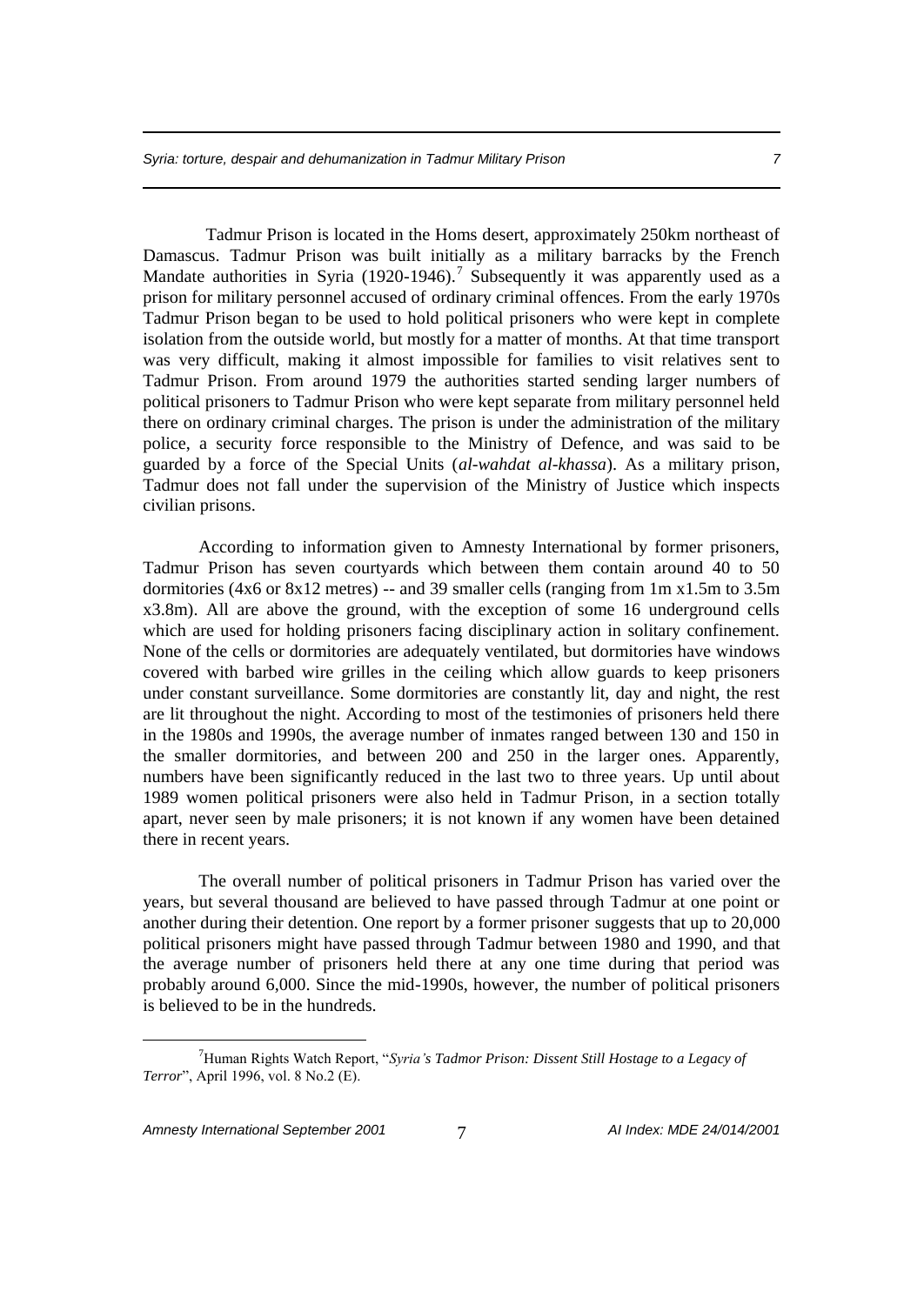Currently, around 600 political prisoners are reportedly held in Tadmur Prison. The majority are believed to be Syrian nationals accused of links with the Muslim Brotherhood, the Islamic Liberation Party, or the pro-Iraqi Ba'th party; others are non-Syrian Arab prisoners, mostly Palestinians or Lebanese. The majority are believed to have been held since the 1980s. Among them are Khaled al-Shami, a Syrian from Hama in his late fifties who was arrested in late 1981 or early 1982, and Tarif Hatahit, a Syrian engineer from Damascus who was arrested in 1980. Both detainees are apparently held in connection with the Muslim Brotherhood, but Amnesty International does not know whether they have ever been charged or tried. Tarif Hatahit was reportedly transferred to Tadmur from Sednaya Prison in early 2001.

Amnesty International has documented a pattern whereby political prisoners were sent to Tadmur Prison as an additional punishment. The most recent reports of this practice were received by Amnesty International in 1996 and 1998 when two groups of political prisoners, including prisoners of conscience, were transferred to Tadmur from prisons with less harsh regimes, apparently because of their refusal to renounce their political affiliation as a condition for their release. Most of these prisoners were released between 1997 and 2000.

*When death is a daily occurrence, lurking in torture, random beatings, eye-gouging, broken limbs and crushed fingers.. [when] death stares you in the face and is only avoided by sheer chance... wouldn't you welcome the merciful release of a bullet***?**

Extract from the prisoners' report smuggled out of Syria in 1999

#### **Torture and ill-treatment in Tadmur Military Prison**

For many years Amnesty International has documented a pattern of torture and ill-treatment which appears to be peculiar to Tadmur Prison. According to reports received by Amnesty International "receptions" at Tadmur Prison are just the beginning

*AI Index: MDE 24/014/2001* 8 *Amnesty International September 2001*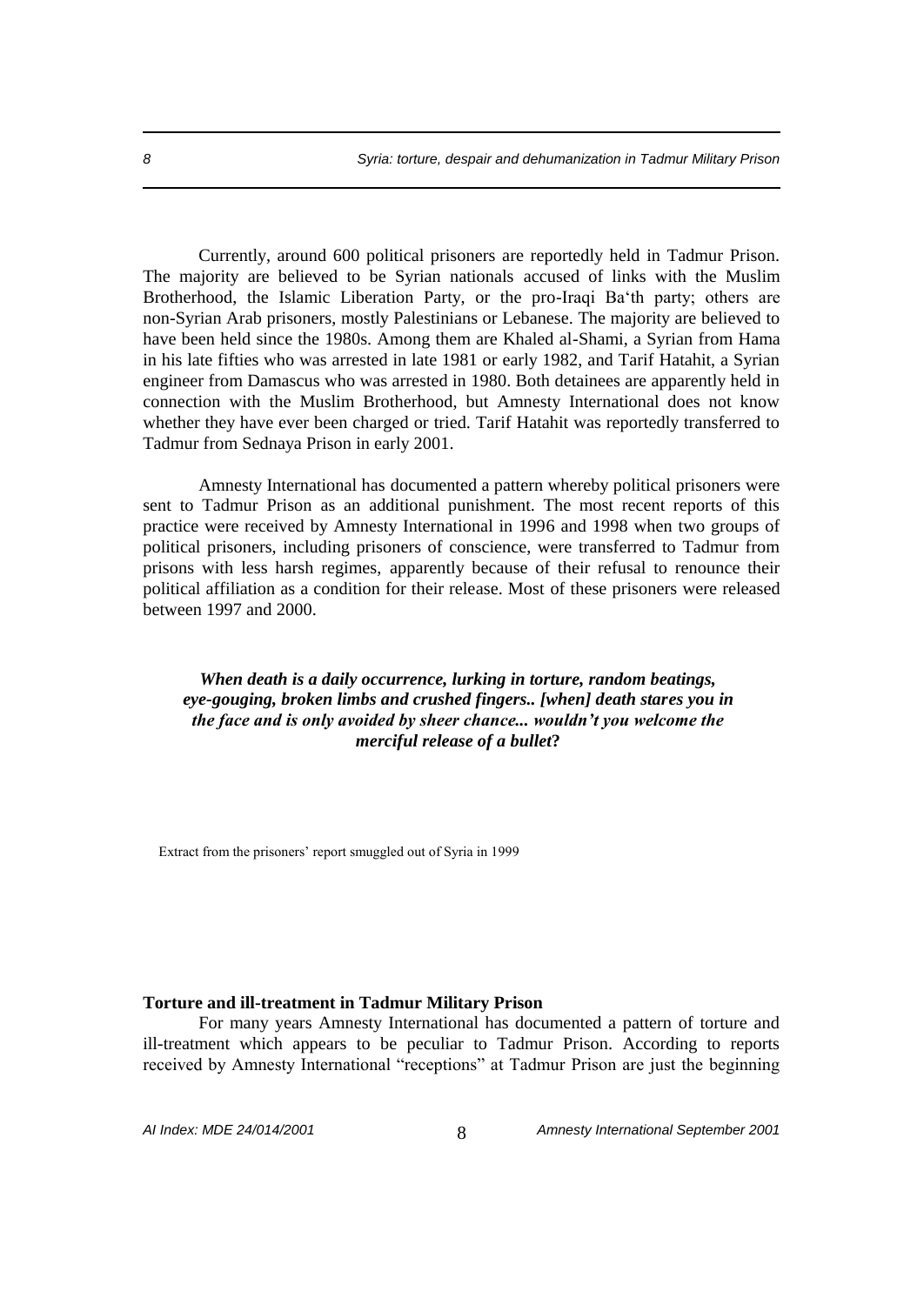of a lengthy ordeal. The following is the account of a "reception" at Tadmur in the 1980s given to Amnesty International by a former detainee:

> **"***The bus arrived at Tadmur Prison where the military police awaited us... The warders pulled us off the bus<sup>8</sup> whipping us mercilessly and brutally until we were all out. They removed the handcuffs and blindfolds, and then we were taken into a courtyard overlooked by prison offices, where our names were registered. All the while we were being whipped from all sides. Then we were taken through a metal door into a courtyard known as the torture courtyard. The military police searched our clothes. One by one we were put into the "tyre", and each person was beaten between 200 and 400 times on his feet. When they had finished beating us we were lined up in single file. Holding on to each others' clothes, blindfolded and with our heads lowered, we walked into the prison. We reached the fourth courtyard, a cell door was opened and we went in. We continued to be whipped from every direction until the cell door was closed. Everyone was in a bad condition, their legs bleeding and covered with wounds, as well as other parts of their bodies. Some of the prisoners died during the 'reception'..."*

Former prisoners who were transferred to Tadmur Prison between 1996 and 2000 confirmed that they were subjected to this kind of "reception". The following are just two examples of the many similar reports received by Amnesty International.

> *"After passing through the search and inspection routine I heard a voice saying: this one is ready, sir. A cruel hand then dragged and placed me in the courtyard. I was then forced into the tyre and ordered to place my hands between my legs; my feet were then stretched and painfully tied with a strong rope to an iron bar to prevent me from moving them in any direction. After that they took the blindfold off my eyes and the lashing started. Two guards were whipping me at the same time -- one ascending, the other descending. Amidst our cries of pain we begin to count the lashes: one, two... Ten, twenty, thirty... then one loses count and concentration. Indeed many people faint. After they finish whipping, they untie and remove us from the tyre. Prisoners are then instructed to run around the courtyard. I was sweating, my feet burning, and my whole body aching with sharp pains."*

Testimony given by a former prisoner held in Tadmur Prison between 1996 and 1999

<sup>&</sup>lt;sup>8</sup> Prisoners are usually blindfolded during transfer from one prison to another.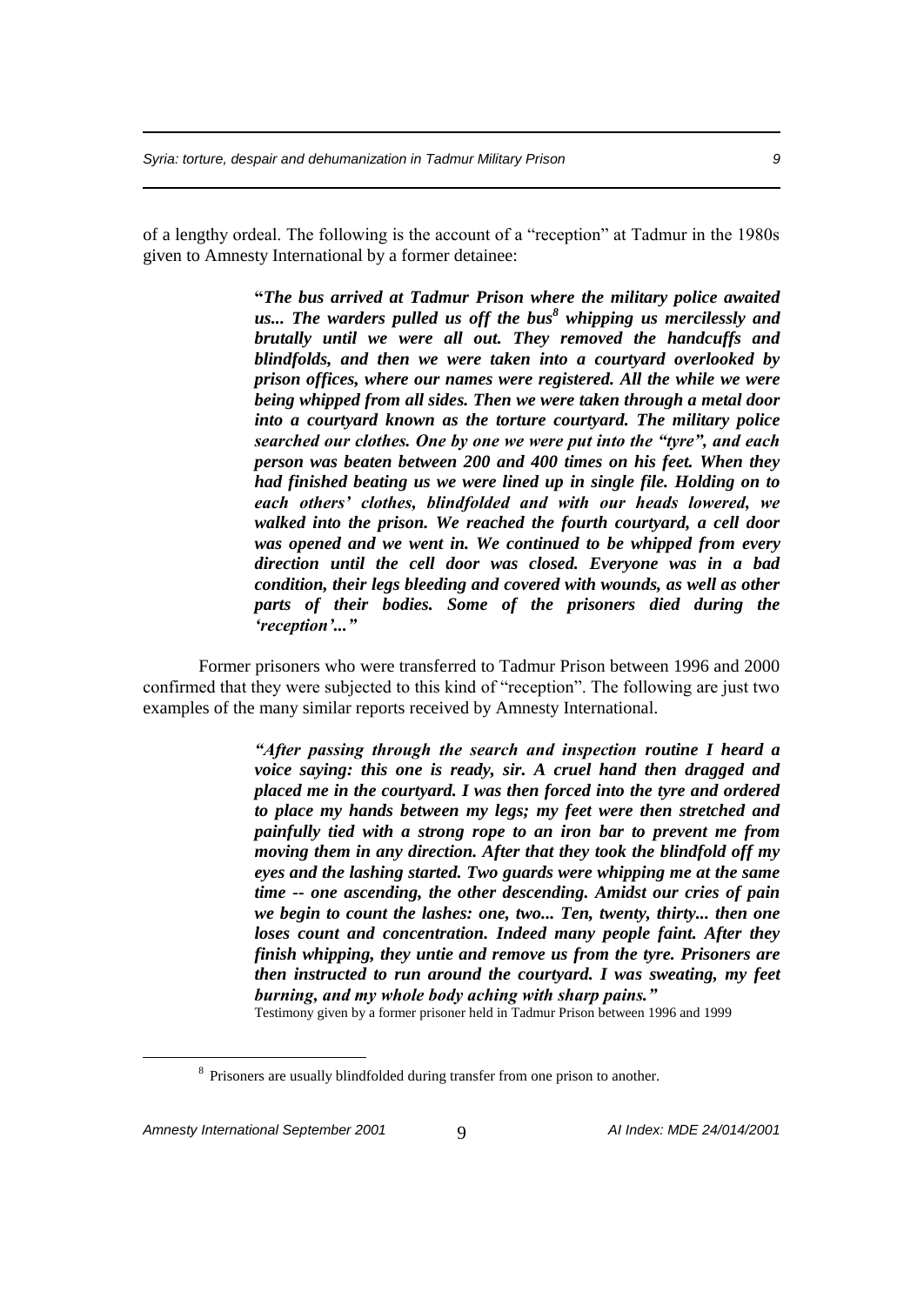*"After getting off the bus at the prison of Tadmur we were ordered to cover our heads with towels, or pull our shirts over our heads. We then marched through the prison gate with our heads covered and our hands tied behind our backs. During the first day we completed registration formalities. On the following day we were assembled for the official 'reception party'. When it was my turn, I was ordered to lie on my stomach (being stoutly built it was not possible to force me into the tyre). They then tied my feet to an iron bar with a chain and raised my legs up. Four guards pressed on my back with their feet to make sure that I didn't move. I was then whipped probably over 200 times with a cable until I lost consciousness. One of my fellow inmates -- who received many more lashes -- was not able to walk after the 'reception'."*

Testimony given by a former prisoner held in Tadmur Prison in 2000 and 2001

Detainees continue to be ill-treated throughout their subsequent imprisonment. According to reports arbitrary ill-treatment aimed at intimidating and humiliating detainees is frequently meted out in Tadmur Prison. Former prisoners have stated to Amnesty International that they were beaten, whipped and otherwise ill-treated throughout their time in prison.

> *"Punishments were numerous and varied in Tadmur and one did not need to commit a particular offence to be harshly penalized. If the guard at the ceiling saw a prisoner moving his hand or leg or make any movement while asleep, he would ask the prisoner on shift to 'mark' that person (marking means singling out a prisoner for future punishment). Punishments were normally carried out after breakfast and usually ranged from 50 to 200 lashes, depending on the overall conditions in the prison. Sometimes -- for no obvious reason -- the sergeant on duty would ask the head of dormitory or prisoner on shift to: 'mark the one in front of you, the two right behind you, the one to your right, and the one to your left. The total is five, I need all of them to be ready tomorrow.' We all realized that things were pretty tough and punishments would indeed be very harsh. Those marked would then have to endure an agonizing sleepless night in anticipation of what was to come in the morning. The following day, as soon as breakfast was over, the marked group would be ordered out of the dormitory. We would then hear the movements of the torture team: the sound of the iron bars and tyres being dropped on the ground, whips and cables being tried on the walls, and the shouts of the guards instructing inmates. Soon after we would begin to hear the screams of our colleagues, mixed up with sounds of the lashes."* Testimony by a former prisoner held in Tadmur Prison from 1996 to 1999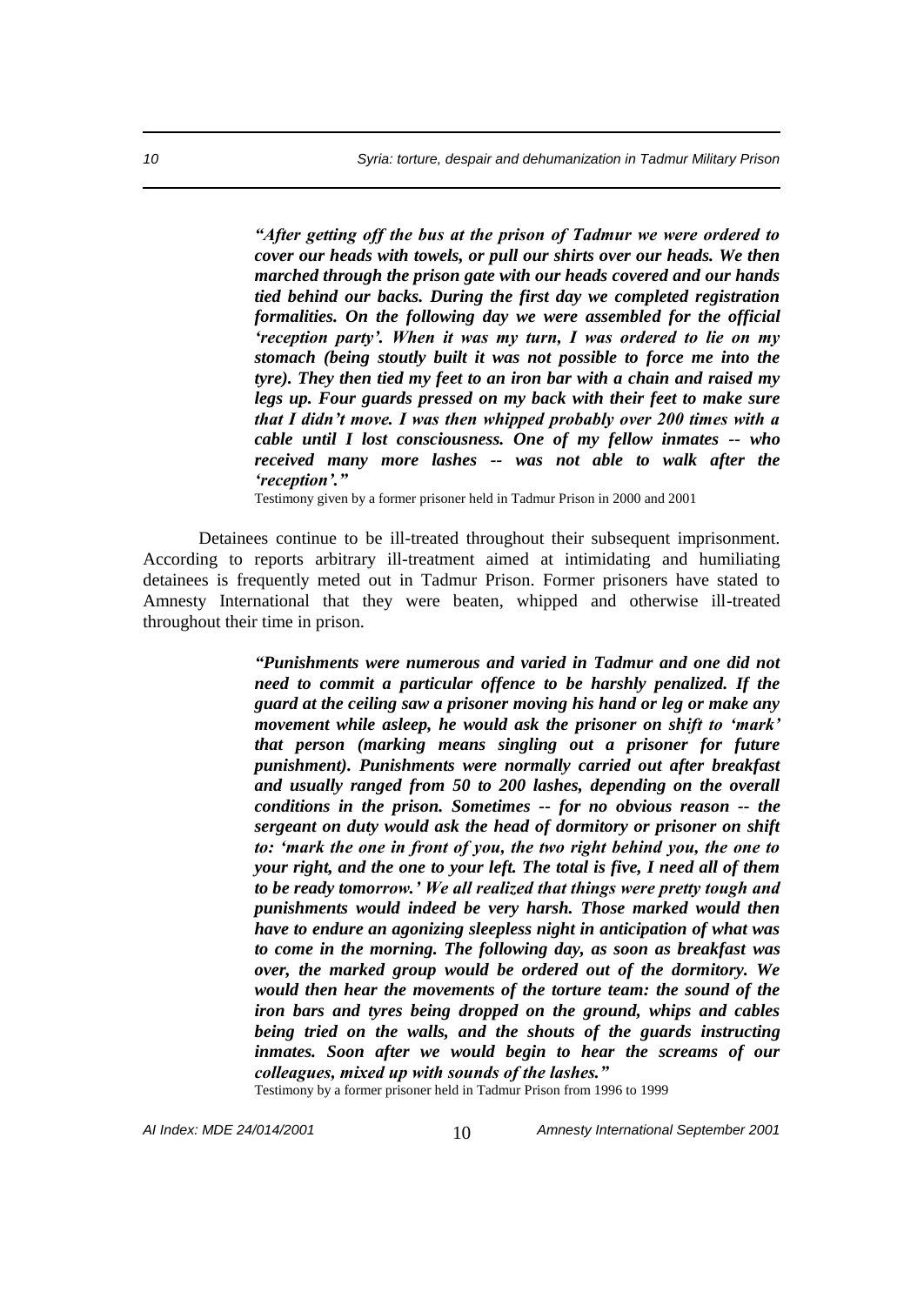At times during the period 1980-1996, the harshness and severity of the treatment meted out in Tadmur Prison reached extreme levels. The jailers seemed to have been given a licence to do anything to certain categories of prisoners, including deliberately kill them. The following account is typical of many of the torture testimonies received by Amnesty International.

> **"***The soldiers and the sergeant in charge have proved quite inventive in devising methods of humiliating inmates. Apart from beating them up, they [sometimes] resort to painfully comical methods of torture such as forcing the prisoner to eat an insect, a cockroach, a fly, etc as an alternative to making him lick the boots of the guard or the sand and dust of the courtyard to 'clean them'. Another means of torture is to force two prisoners to hold an inmate by the hands and feet, rock him high in the air, then fling him away to fall on the ground. When one prisoner refused to do so he was beaten continuously on his head until he lost his mind completely. The poor man turned into a clown, and died one month later. Liquidation by torture [was also common in Tadmur]. A single blow to the prisoner's head with an iron bar, or a concrete block thrown by a guard stationed on the roof onto the head of prisoners standing in the 'breather' courtyard, and it is all over.***"**  Extract from the prisoners' report smuggled out of Syria in 1999

Detainees were routinely beaten when entering and leaving their cells, sometimes after they have been forced to strip naked, or are preparing to take a shower. Prisoners are given two meals a day -- the midday and evening meals are both served at lunch time and prisoners save one meal until later in the evening. It is common for prisoners to be insulted, threatened, whipped, kicked, punched and slapped and to have cigarettes extinguished on their bodies as they collect their food.

#### **The 'breather', an exercise in cruelty**

Detainees are also routinely ill-treated during their daily exercise (breather). Breathers last between 30 minutes and an hour and take place once or twice a day. Prisoners are taken out into the prison courtyards and ordered to run around in bare feet while they are simultaneously whipped on their backs by prison guards supervising the exercise. Prisoners are sometimes forced to lie on their backs and raise their legs which are then beaten, sometimes until they bleed. At other times prisoners are forced to lie on their stomachs while the guards step on their heads, necks or backs or whip them. Detainees who refuse to carry out orders during the exercise period are subjected to other forms of torture or ill-treatment, such as the "tyre".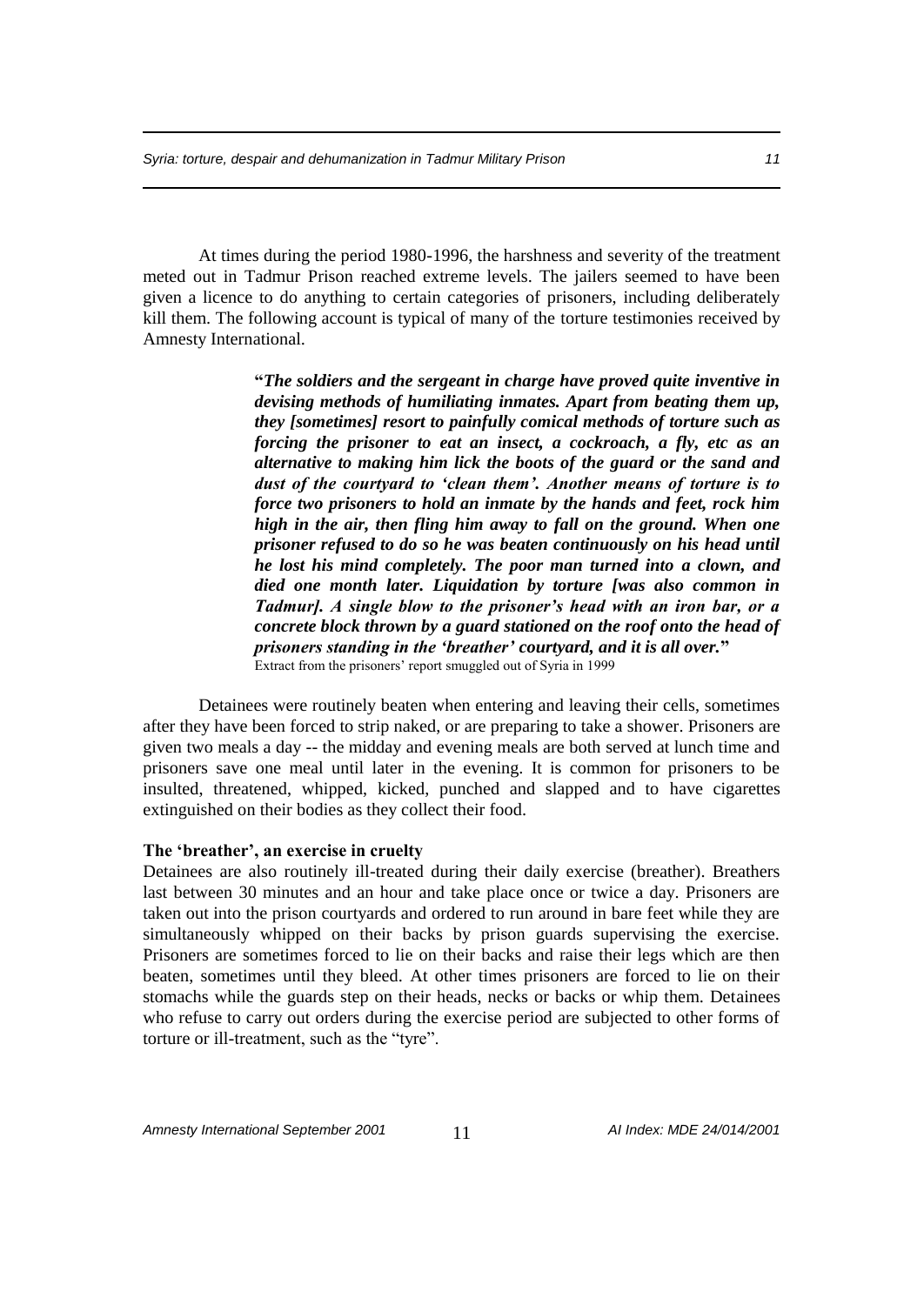*"When it was time for the breather we filed out of the dormitory in groups of five. When we reached the courtyard, the order would come: 'on the ground' and we would quickly sit on the ground cross-legged, heads bent down and hands behind our back. Those of us who did not sit 'properly' would be kicked by the jailers to do so. The slightest movement would of course be severely penalized. Sometimes we heard the guard yelling: 'will the one who moved stand up immediately'. Usually we remained still, everyone hoping that the order was not directed at him. Eventually, the guard would approach one of us and violently kick and strike him to his punishment (usually beating on the soles of the feet or the 'tyre'). Sometimes the jailers would decide to inflict a collective punishment on the whole lot and order us to crawl on our elbows and knees until they were covered with blood.* A former prisoner held in Tadmur Prison between 1988 and 1992

Other testimonies indicate that the breather was also used to punish those facing disciplinary action for committing what the guards considered "offences", or for breaking the rules (such as turning over during the night), or for no reason at all:

> *"The breather time is primarily designed for carrying out punishments. Those marked [out for punishment] would be identified and handed over to the guards by the head of the dormitory [a prisoner]. Sometimes, when no one had been marked [the night before], the head of the dormitory would have to endure the punishment. On other occasions the head of the dormitory would be asked to bring in the tallest person or the shortest person in his group, or be asked to bring in a married person, or a single one, etc to be penalized. In most cases penalties and torture were accompanied by insults and intimidation centring around the private lives of the inmates, their wives or female relatives. On many occasions we were asked to torture each other, drink filthy water or eat filthy food, and generally subjected to many different kinds of humiliation and intimidation. A prisoner who came to Tadmur would be subjected not only to severe physical and psychological torture, but would leave the prison a broken person..."*

A former prisoner held in Tadmur Prison between 1988 and 1992

An account by a prisoner held in Tadmur Prison from 1996 to 1999 shows that these practices had not changed in the intervening years:

> *"After breakfast we were quickly called to the breather 'penalty'. We sometimes realized that a breather exercise was imminent from the sound of movements emanating from the adjacent dormitories, so we prepared ourselves. Normally we were asked to clean and sprinkle*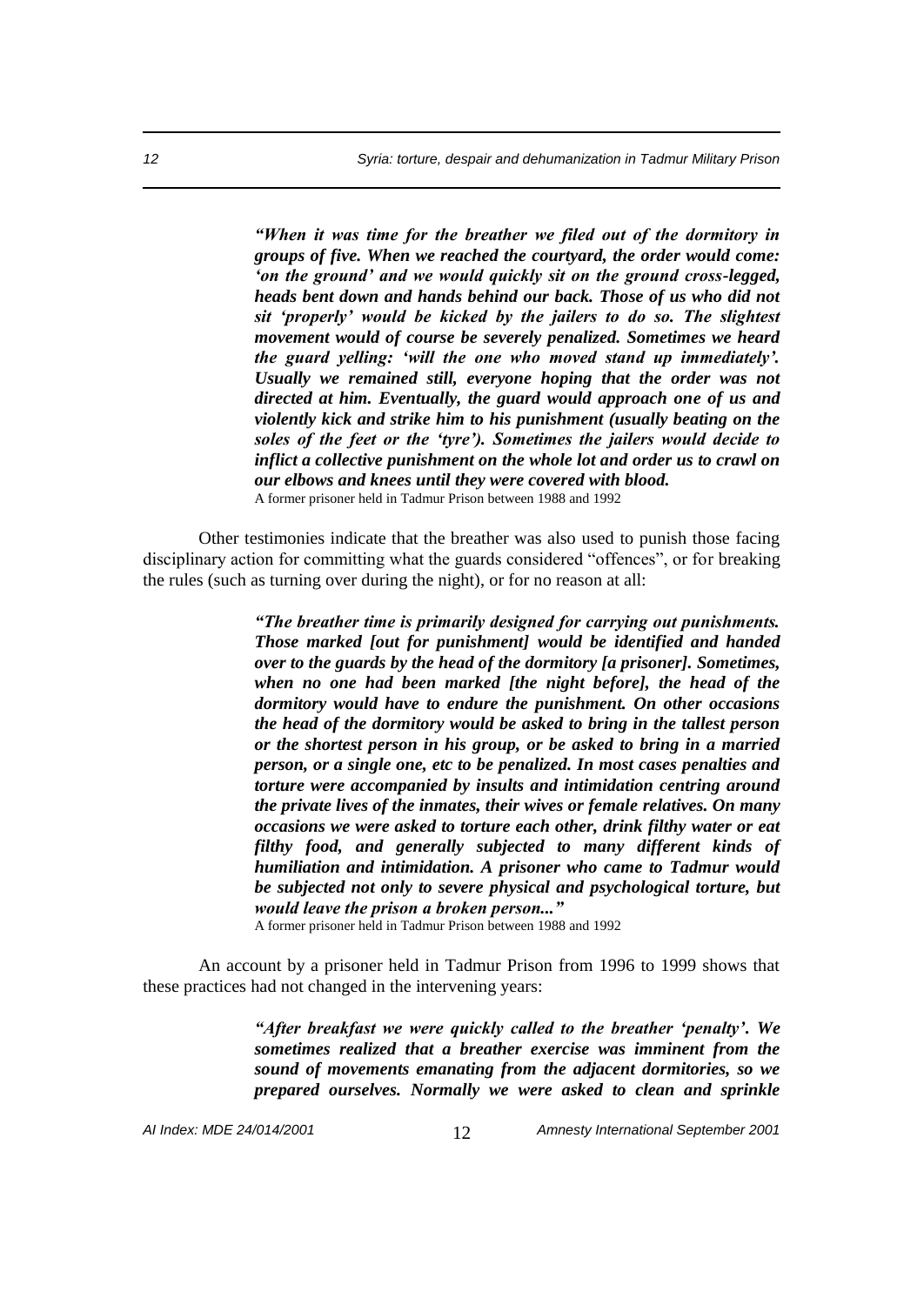*water in the courtyard, therefore we carried with us buckets full of water and left the dormitory for the courtyard. We stood facing the wall until the order came to start sprinkling water in the courtyard. Whoever dropped water before the guards' starting order, or still had some water left in his bucket after they had given the order to stop, would be severely penalized. All the time the guards would whip anyone who passed near them. After we had finished our chores, we would be told to sit on the wet ground (very cold in winter and extremely humid in summer), our hands behind our backs, and our heads bent on the back of the fellow prisoner in front or facing the wall. We were usually instructed to remain in this position until they told us to return to our dormitories."* 

Other forms of ill-treatment in the prison include deprivation of sleep: detainees are

forced to stand in their cells with their heads erect and their arms raised, in some cases for up to four hours.

*"In Tadmur, no hair may be seen at all on the heads or faces of the inmates... A periodic disaster occurs whenever it is time for collective hair cutting in the courtyard. The barbers are 'military prisoners' [military personnel serving prison terms in Tadmur] and they shave off all the hair of every inmate so quickly and recklessly that very few inmates manage to emerge without injury. The hair cutting tools are blunt and they 'plough' the heads, making deep furrows, in much the same way as the blade of the plough cuts into a plot of fallow land.***"**

**'All to the showers and quick'**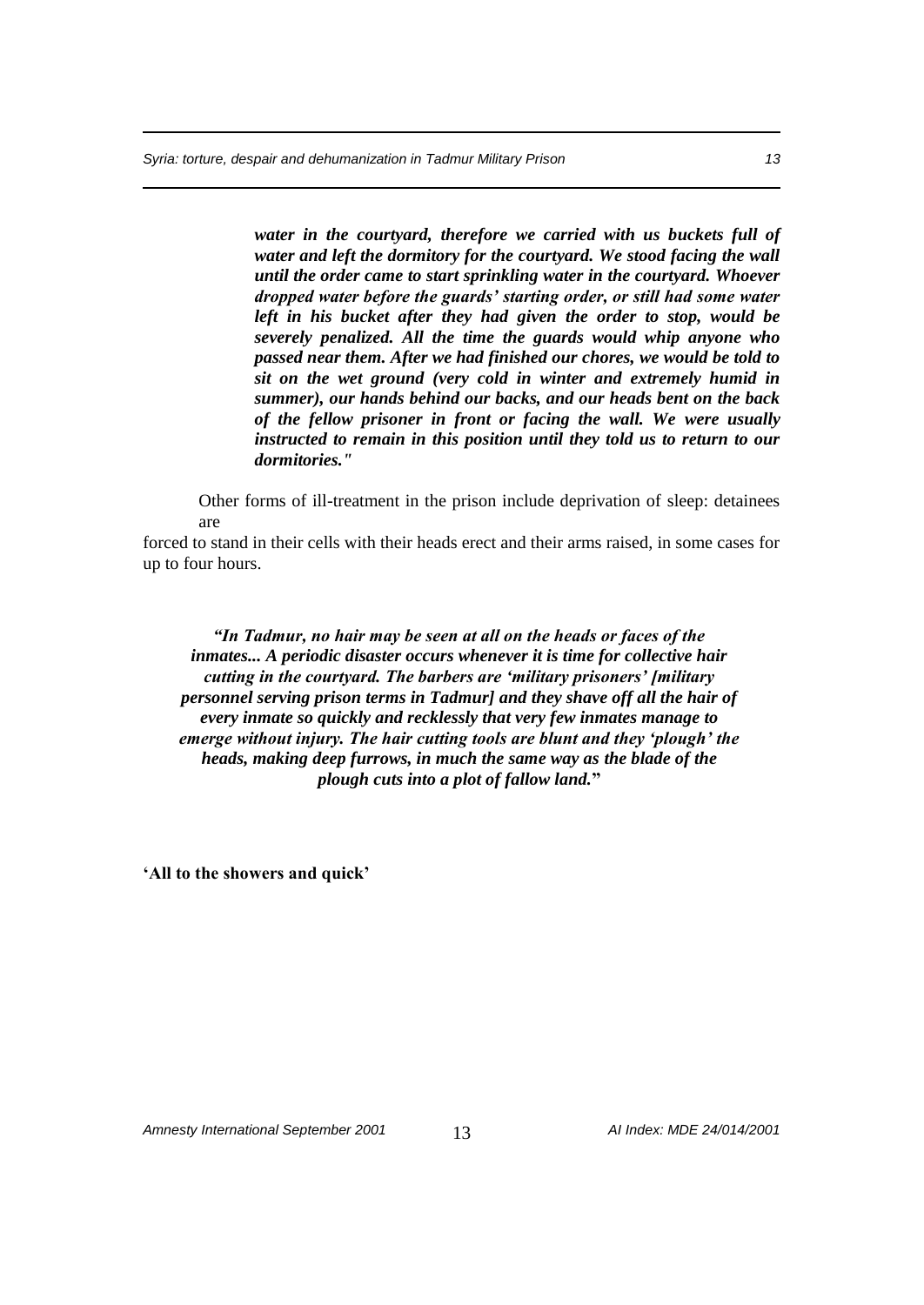Extract from the prisoners' report smuggled out of Syria in 1999

All aspects of normal prison routine in Tadmur Prison are frequently used to inflict torture or ill-treatment on prisoners. Personal hygiene is no exception. For example, when prisoners are shaved, approximately every three to four weeks, they are beaten while waiting their turn to be shaved and their faces, particularly their lips, ears and noses, are often slashed with razor blades.

Bathing, which should be for the prisoner's comfort and benefit, is also transformed into another form of torture in Tadmur Prison, as the following testimonies show.

> *"The baths are situated in the first courtyard while we were in courtyard number six. We would go out in shorts from courtyard six to courtyard one, about 500 metres away, walking like ducks as we were constantly beaten on the head until we reach the baths. We went to the baths in groups of 12. Each cubicle held three or four prisoners. The supervisor would come and say 'I am going to count up to 20 and by that time you must all have finished your baths.' The whole group of 12 people that is. As soon as we started to wash, he would start to count '1, 2, 3, 5, 7, 13, 20, your time is up, all come out.' Then they would put us by the side of the wall and start beating us while other groups were having their baths until the whole lot -- perhaps 100, 120, or 150 inmates -- had finished bathing. We were then returned to our dormitory and beaten all the way there."*

Testimony of a former prisoner held in Tadmur Prison between 1985 and 1995

*"When the word bath is mentioned one usually connects it with warm water, soap and relaxation. Not so in Tadmur, for bathing there is another form of torture. One day we were called to take a bath, ordered to come out in our shorts and as soon as we emerged from the dormitory we found the guards waiting to escort us to where the baths*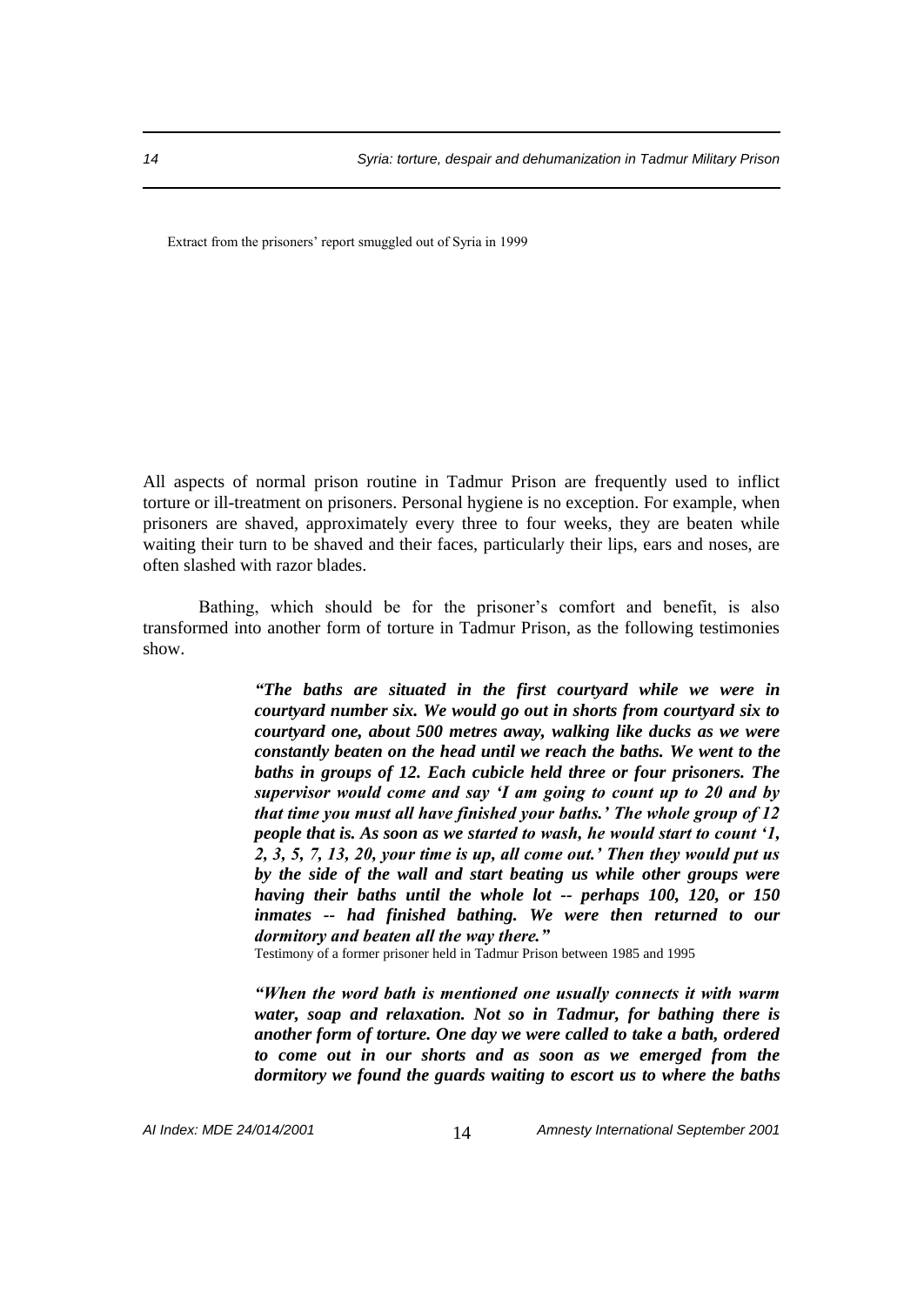*are located in the first courtyard. All the way we were whipped, kicked and punched until we reached the first courtyard. We were then divided into two groups, the first was ordered to kneel on the ground, and the other to go to the baths. I was in the group who were taken to the showers and six or seven of us were pushed into one cubicle under one shower. The water was freezing cold, but that was the least of our suffering in view of the shouts of the guards and the screams of our colleagues who were being beaten while waiting their turn to wash. As soon as we left the cubicles, it was our turn to be whipped all over our wet bodies. When our colleagues finished their baths, after what felt like a very long time, we had to endure the journey back in the same manner amid beatings and various forms of ill-treatment. In fact it was a 'blood' bath."*

A former prisoner held in Tadmur Prison between 1980 and 1991

As a result of routine ill-treatment, most detainees in Tadmur Prison are said to suffer frequently from swollen hands, feet and faces, flayed skin (particularly on the back), broken teeth, and fainting spells. Their psychological health is said to be extremely poor, both as a consequence of the constant degrading treatment and from having to watch others being ill-treated or hearing their screams while they are powerless to intervene.

#### **Patterns of torture in Tadmur Military Prison**

In its concluding observations following its examination of the Syrian government's report, the Human Rights Committee noted with deep concern the "constant and duly substantiated allegations of violations of Article 7 of the Covenant [ICCPR] which are attributed to law enforcement personnel. It notes with concern the many allegations that torture is practised in Syrian prisons, particularly Tadmur Prison."<sup>9</sup>

Although the overall picture of Tadmur Prison is that of a prison where torture and ill-treatment are routine, reports received by Amnesty International from a number of sources suggest that there have been periods when the treatment of prisoners has shown some improvement. All testimonies are agreed that the 1980s witnessed the most brutal and horrific scenes of torture and the deaths of perhaps hundreds of prisoners, mostly as a result of torture. However, reports suggest that the 1990s saw a gradual but significant reduction in torture and that in the second half of 1991, torture temporarily stopped when several thousand political prisoners were released as a result of a presidential amnesty issued by the late President Hafiz al-Assad.

<sup>&</sup>lt;sup>9</sup>Concluding Observations of the Human Rights Committee, Syrian Arab Republic, Seventy-first Session, March 2001, CCPR/CO/71/SYR.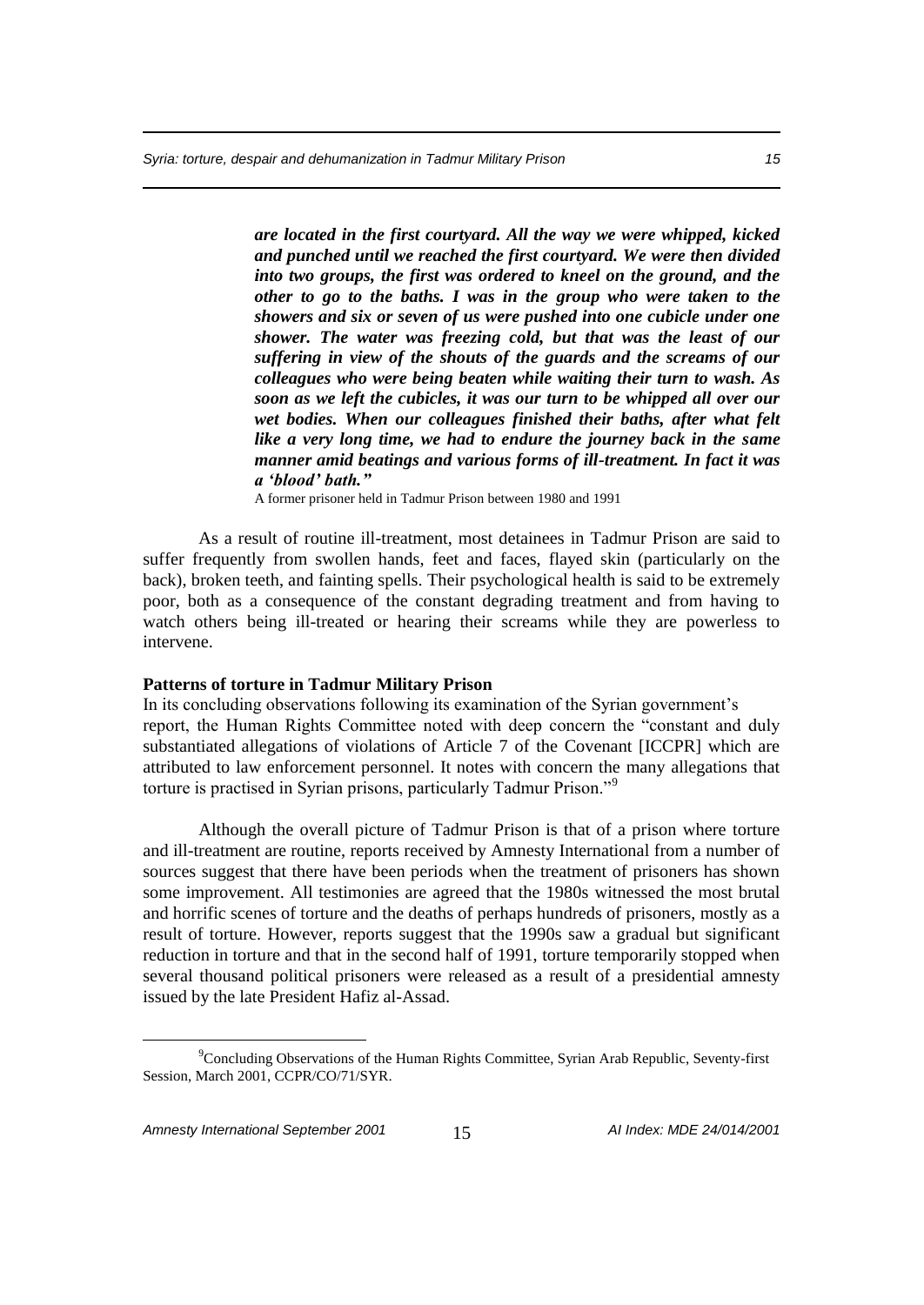The treatment of prisoners in Tadmur Prison seemed to change depending on shifts of emphasis in political situations and the state's policies towards various categories of its political opponents. Confrontations between the Syrian Government and opposition groups reached a peak in the 1980s. This period saw gross human rights violations committed by government forces, some of which were in response to human rights abuses committed by armed opposition groups such as the armed wing of the Muslim Brotherhood. Victims of human rights violations, however, included members and sympathizers of various political groups and ideologies and their relatives, who were often held as substitute prisoners to force them to surrender. During the 1990s, in the context of a reduction in the intensity of political disputes and confrontations between the state and opposition groups, the overall trend was one of almost regular releases of political prisoners.

The testimonies of former prisoners also highlight the fact that the treatment of inmates and overall conditions in the prison varied between one prison administration and another. Some prison directors were said to have promoted harsher policies towards prisoners than others. Prisoner testimonies clearly suggest that between 1980 and 1998 all directors of Tadmur Prison but one (who was in post between 1982 and 1984) adopted a very tough regime in terms of the treatment of prisoners in Tadmur and it is in this period that the prison acquired its notorious image as a place of pervasive torture and ill-treatment. During this period any variation in treatment was merely one of focus or emphasis. For example, in the early 1980s prisoners died virtually every day as a result of particularly violent torture methods, whereas other periods saw prisoners facing virtual starvation in deteriorating living conditions which allowed infectious diseases, such as tuberculosis, to take its toll on the prison population.

Torture reportedly resumed in 1992 and continued unabated throughout most of the 1990s. As testimonies of prisoners held in Tadmur during the 1990s demonstrate, the pattern of torture -- though less rigorously pursued than in the 1980s -- has remained a feature of prisoners' lives in Tadmur.

Political prisoners who have been released from Tadmur during the last three years have indicated that torture is still routinely inflicted. Some of these prisoners confirmed that detainees are still regularly beaten whenever they leave their dormitories -- for example when they collect meals, go to the toilet, or during the breather. Moreover, prisoners are still subjected to harsh punishments at the slightest unauthorized action, such as going to the toilet during the night, or accidentally looking at one of the guards. One testimony stated that punishments for such "offences" usually range from 50 to 200 lashes for each "offence" depending on whether the prison regime was undergoing a more relaxed or a particularly strict phase.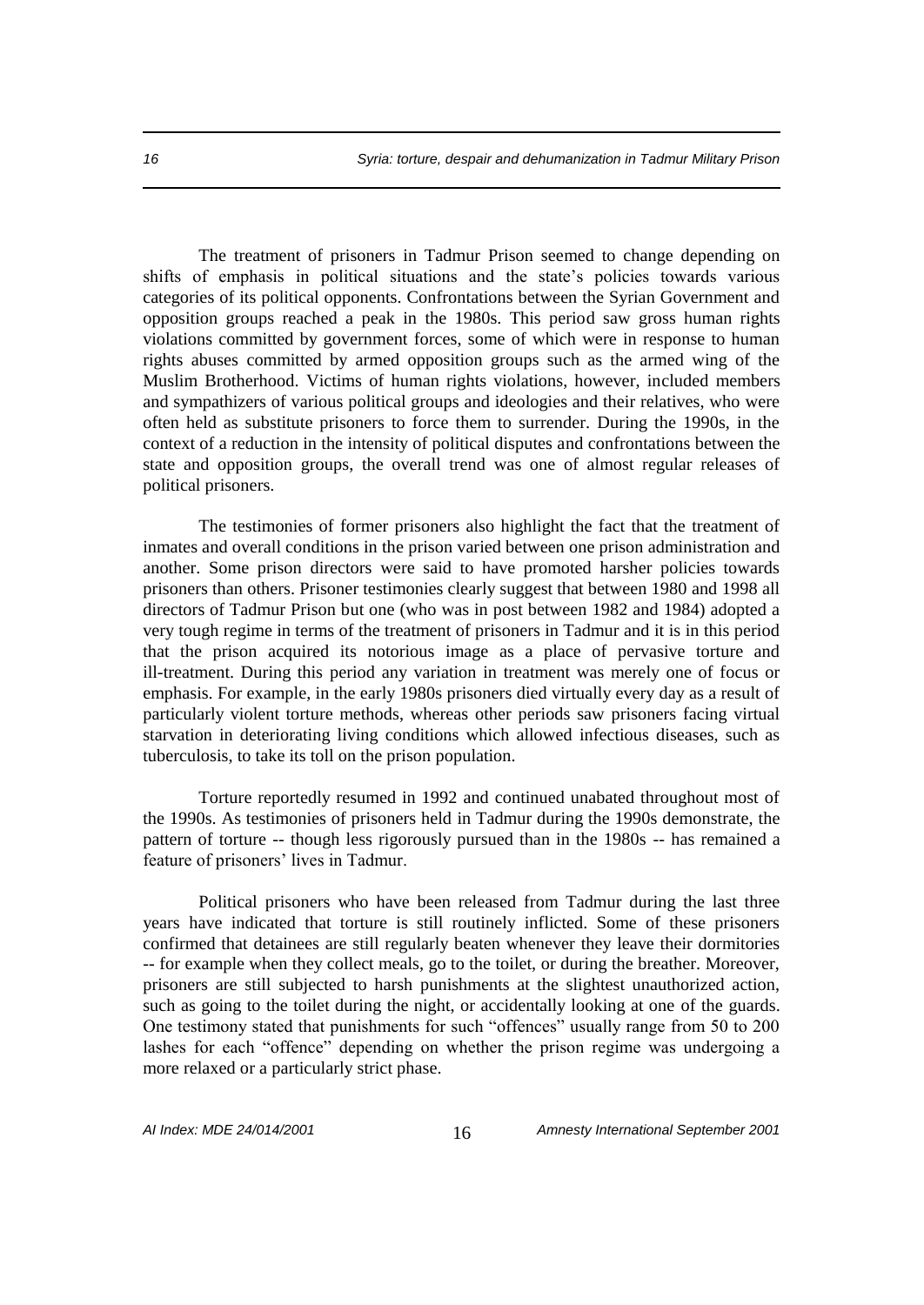Other testimonies suggest that while the overall conditions in Tadmur Prison remain cruel, treatment varies from one section to another, apparently according to the categories of prisoners and their political affiliations. Those held in connection with Islamist groups or the pro-Iraqi Ba'th party are said to bear the brunt of the most severe and systematic forms of torture.

#### **Conditions of detention**

Tadmur Prison appears to be run in such a way as to maximize the punishment of inmates and increase their suffering. As has been seen, routine daily activities -- such as bathing, shaving and mealtimes -- are accompanied by torture and viewed by prisoners with utter dread and fearfulness. Prisoners are confined to their cells from six in the evening until six in the morning.

**"***Meals are brought to us by some of the 'military prisoners' [military personnel serving prison terms in Tadmur] who put the food containers in front of the dormitories while guards stand watching. Two or three of us are then ordered out to collect the food without looking up either at the guards or the 'military prisoners'. We are then told to sit by the food containers awaiting the order of the guards who would immediately start whipping us before allowing us to take the food back to our dormitories."*

At all other times prisoners are confined to their dormitories where they must sit silent and motionless. Prisoners are kept under constant surveillance; guards are stationed day and night at the ceiling windows to keep watch on the prisoners. Prisoners are forbidden to do the most ordinary everyday things, such as walking in the dormitory, going to the toilet during the night, talking to fellow prisoners or to the guards, and looking at the guards or through the window or door. Daily prayers and fasting were also

*Amnesty International September 2001* 17 *AI Index: MDE 24/014/2001*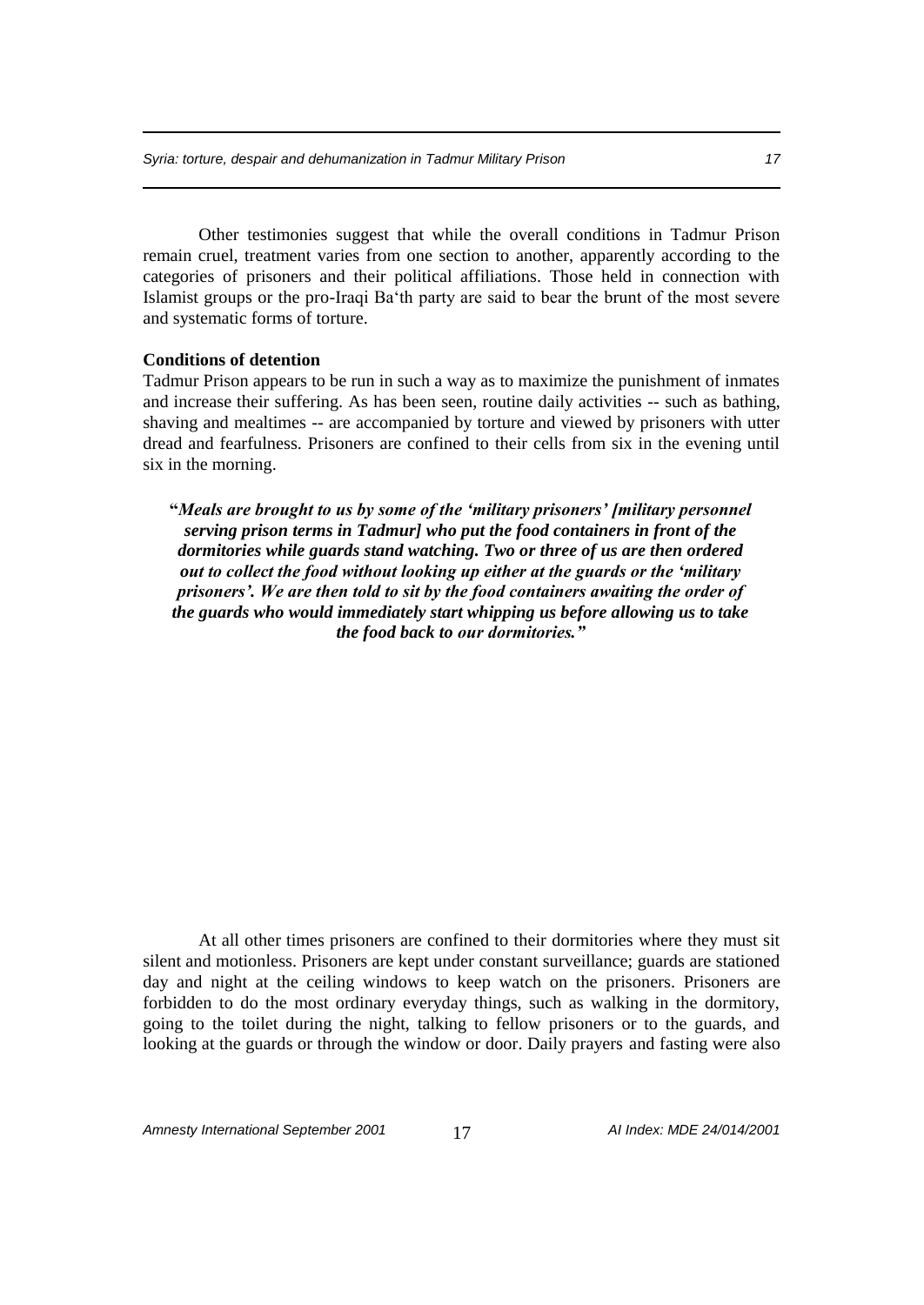prohibited -- at least until 1999 -- as was reading or giving lessons to fellow prisoners.<sup>10</sup> The majority of prisoners do not receive family visits. Indeed many families of the Tadmur political prisoners have not been informed of their relatives' whereabouts; some only found out after several years.

The overall conditions in Tadmur Prison fall far short of the Standard Minimum Rules for the Treatment of Prisoners adopted by the UN in 1977. They contravene all the provisions of the Basic Principles for the Treatment of Prisoners and of the Body of Principles for the Protection of All Persons under Any Form of Detention or Imprisonment. In fact the conditions in Tadmur Prison in themselves amount to cruel, inhuman and degrading treatment. The dormitories are filthy, damp, cold in winter, very hot in summer, and infested with cockroaches and other insects. There are no beds; each prisoner is given a thin mat and two worn out and filthy blankets and a sheet. Space for sleeping is usually very restricted because the dormitories are overcrowded. Some reports have claimed that at times prisoners do not even have enough space to lie down on their backs.

 $10$ However, some testimonies state that in recent years the prison administration has allowed a single copy of the official newspaper, *al-Ba'th*, to be read in rotation by prisoners in every courtyard.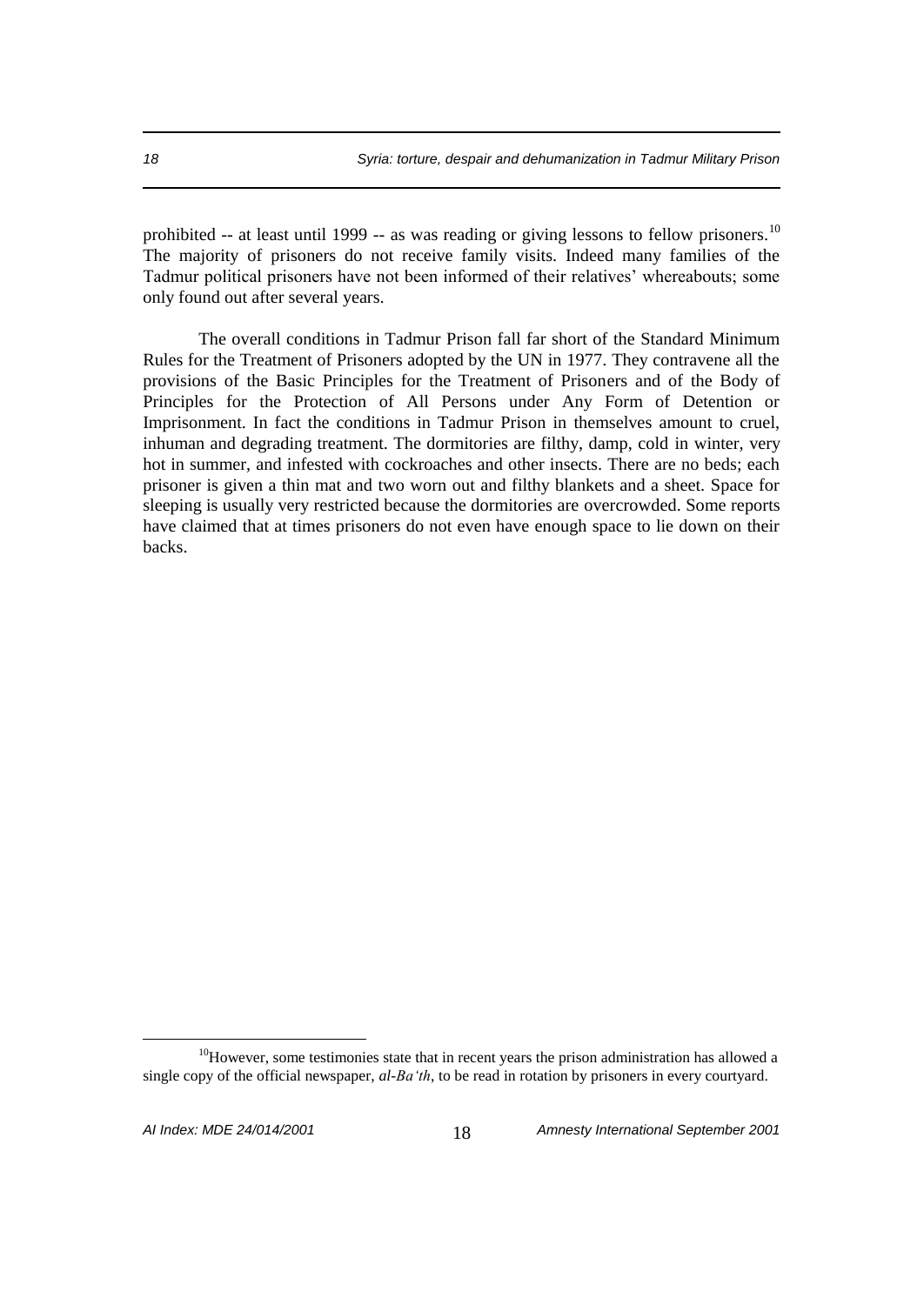Sanitation facilities in the prison are appalling. At times more than a hundred inmates were reportedly forced to share one toilet and a single tap.  $11$  Facilities for washing clothes and crockery are virtually non-existent.<sup>12</sup>

 $12$  Adequate bathing and shower installations shall be provided so that every prisoner may be enabled and required to have a bath or shower, at a temperature suitable to the climate, as frequently as necessary for general hygiene according to season and geographical region, but at least once a week in a temperate climate. (Standard Minimum Rules for the Treatment of Prisoners, 13).

All parts of an institution regularly used by prisoners shall be properly maintained and kept scrupulously clean at all times. (Standard Minimum Rules for the Treatment of Prisoners, 14).

All clothing shall be clean and kept in proper condition. Underclothing shall be changed and washed as often as necessary for the maintenance of hygiene. (Standard Minimum Rules for the Treatment of Prisoners, 17 (2)).

 $11$  The sanitary installations shall be adequate to enable every prisoner to comply with the needs of nature when necessary and in a clean and decent manner. (Standard Minimum Rules for the Treatment of Prisoners, 12).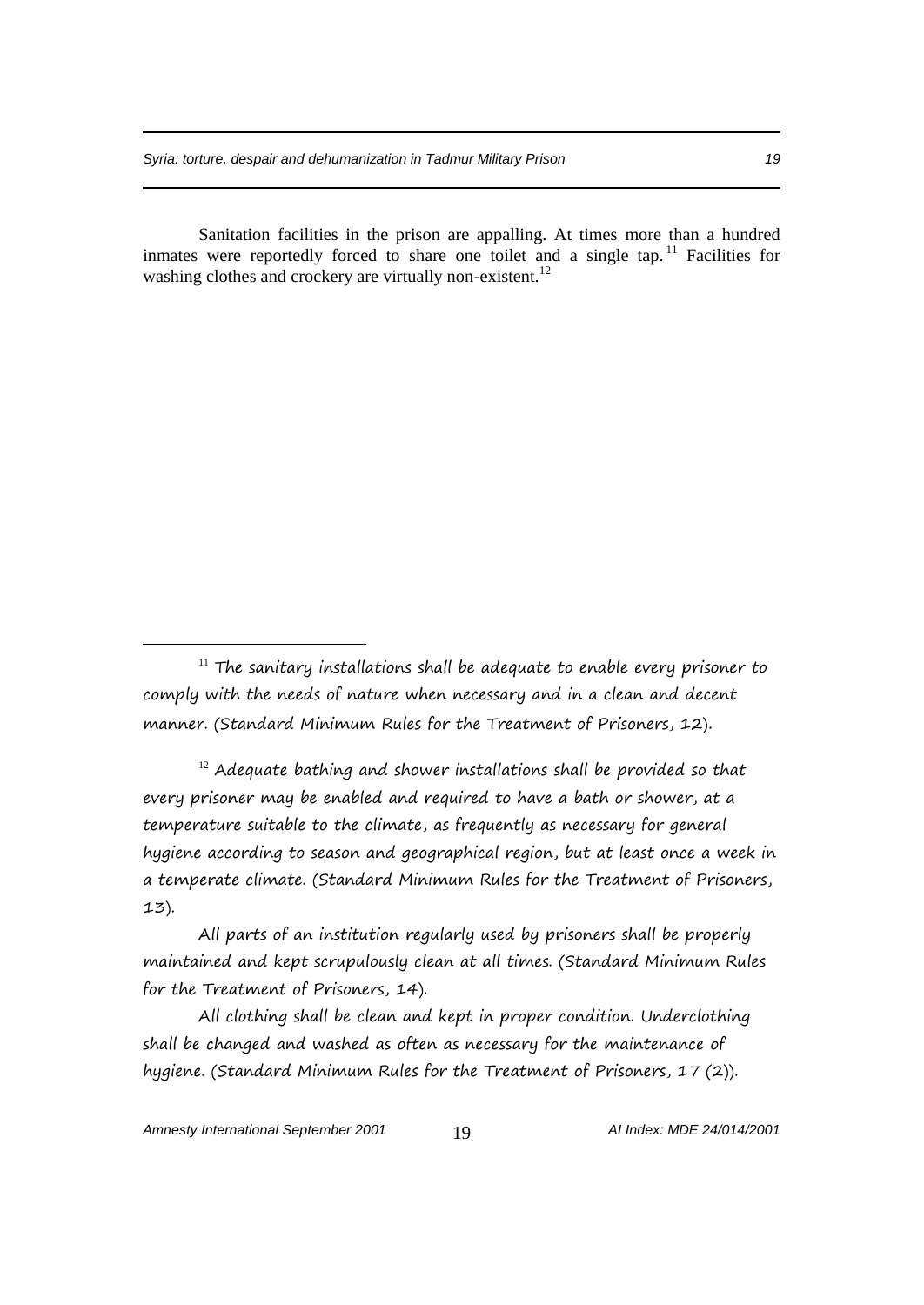Food is said to be inadequate and of very poor quality. Sometimes the food ration reportedly consists only of one boiled egg for between eight and 10 people and two or three olives per person for breakfast; some soup for lunch; boiled potatoes or chick peas for dinner; and a daily ration of one or two flat and rather dry loaves of bread. Tea is rationed to a quarter of a cup of cold tea for 24 hours. When food is provided, it is usually badly cooked; the utensils and dishes (all plastic) are always very dirty because they are never properly washed, and the food often contains "dirt".<sup>13</sup> One former prisoner has described the food as actually causing hunger rather than satisfaction.

Official medical care is said to be virtually non-existent in Tadmur Prison. Detainees who need medical treatment, including those suffering from wounds or injuries resulting from torture, are reportedly only examined by a doctor at intervals of several months. Wounds sustained during the "reception" on arrival at the prison or through the subsequent routine ill-treatment, become infected as a result of prolonged neglect. Consequently, detainees with medical training have reportedly treated fellow inmates, at great risk to themselves and their "patients", as severe penalties would be imposed if this was discovered. Owing to the lack of medicines and equipment, prisoners had to devise their own imaginative techniques. According to one doctor who was detained in Tadmur, festering wounds were treated with vinegar extracted from fermented apples or grapes. Some testimonies recount how that on occasion imprisoned doctors even conducted minor operations with improvised tools.

Tadmur inmates are also reported to have suffered from a high incidence of serious illnesses such as tuberculosis and cholera. The lack of adequate sanitation, ill-treatment, malnutrition and medical neglect to which prisoners were subjected contributed to endemic infection. Infected prisoners were normally segregated and put in special dormitories where they were given some basic medical treatment, however recovery rates were very low. Scores of prisoners who fell ill are said to have died as a result of inadequate medical care, neglect and poor prison conditions.

For the overwhelming majority of prisoners the demoralization resulting from the appalling conditions and constant ill-treatment is compounded by the absence of family visits. Devoid of the material and moral support that such visits would bring, the majority of inmates are left to cope alone with the daily humiliation and degradation meted out by the regime in Tadmur Prison.

<sup>&</sup>lt;sup>13</sup> Every prisoner shall be provided by the administration at the usual hours with food of nutritional value adequate for health and strength, of wholesome quality and well prepared and served. (Standard Minimum Rules for the Treatment of Prisoners (20(1)).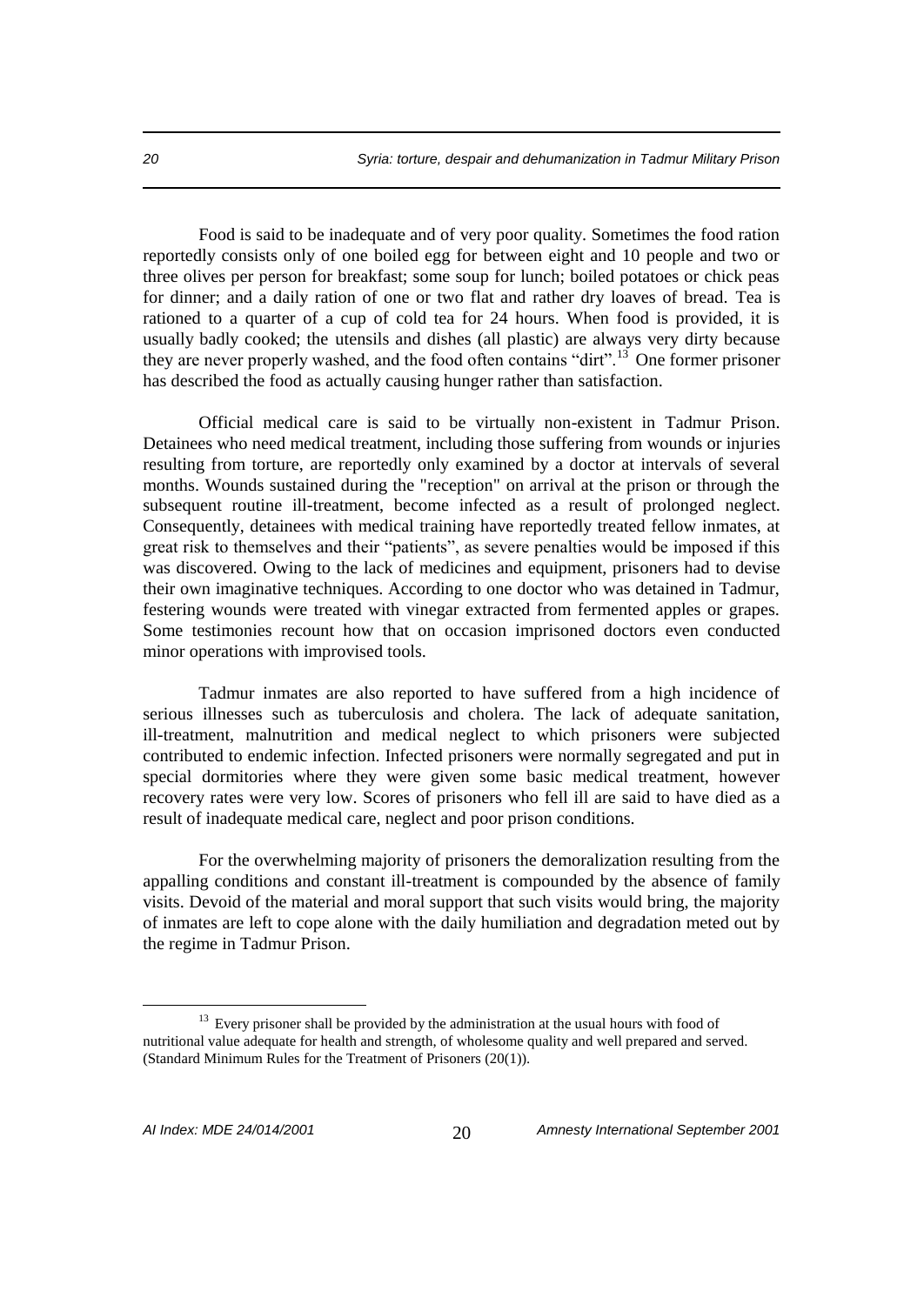# **Deaths in custody**

Many have died in custody in Tadmur Prison either as a result of torture, the harsh conditions or serious illness. For example, Zahi Abbadi, a Syrian doctor from Aleppo reportedly died in Tadmur Prison in 1990. He had been arrested together with over a hundred medical professionals in 1980 following a one-day strike staged in March 1980 by various professional groups including the medical association.<sup>14</sup> As a physician, Dr. Zahi Abbadi used to examine, and whenever possible, treat fellow inmates in various courtyards of Tadmur Prison. The official story was that Dr Abbadi died after he was taken for medical treatment outside Tadmur Prison, but fellow prisoners believed that he may have died as a result of torture or been deliberately killed.

More recently, Attiyeh Dhiab Attiyeh, a Palestinian aged about 31, died in Tadmur

Prison in February 2000. The most likely cause of his death appears to have been lack of medical attention and the inhumane conditions in Tadmur Prison. He was apparently in ill health when he was referred to Tadmur Prison in 1996. A member of *Fatah*, the mainstream Palestinian organization led by Yasser Arafat, Attiyeh Dhiab Attiyeh had been arrested in 1989 in south Lebanon and apparently transferred to Syria.<sup>15</sup> Amnesty International does not know whether he was charged or tried, but he was among the scores of Palestinians held on political grounds in Syrian prisons.

Several testimonies bear witness to the complete indifference with which the prison administration views deaths in custody. Most testimonies claim that guards never summon a doctor to examine a dying prisoner. Instead they order other inmates to call them to collect the body when the prisoner has died. When a prisoner dies as a result of torture, the prison authorities do not conduct any investigation or a post-mortem. Rather, as suggested by the prisoners' report smuggled out of Syria in 1999, the prison administration seeks to cover up the real cause of death:

<sup>&</sup>lt;sup>14</sup>Amnesty International adopted many Syrian professionals arrested after the one-day strike as possible prisoners of conscience and campaigned on their behalf for many years; other international professional organizations also took up these cases.

<sup>&</sup>lt;sup>15</sup>Syrian military forces operating in Lebanon are known to have carried out arrests of Lebanese and Palestinians and transferred them to Syria outside any legal framework. See *Caught in a Regional Conflict: Lebanese, Palestinian and Jordanian Political detainees in Syria* (AI Index: MDE 24/001/1999), January 1999.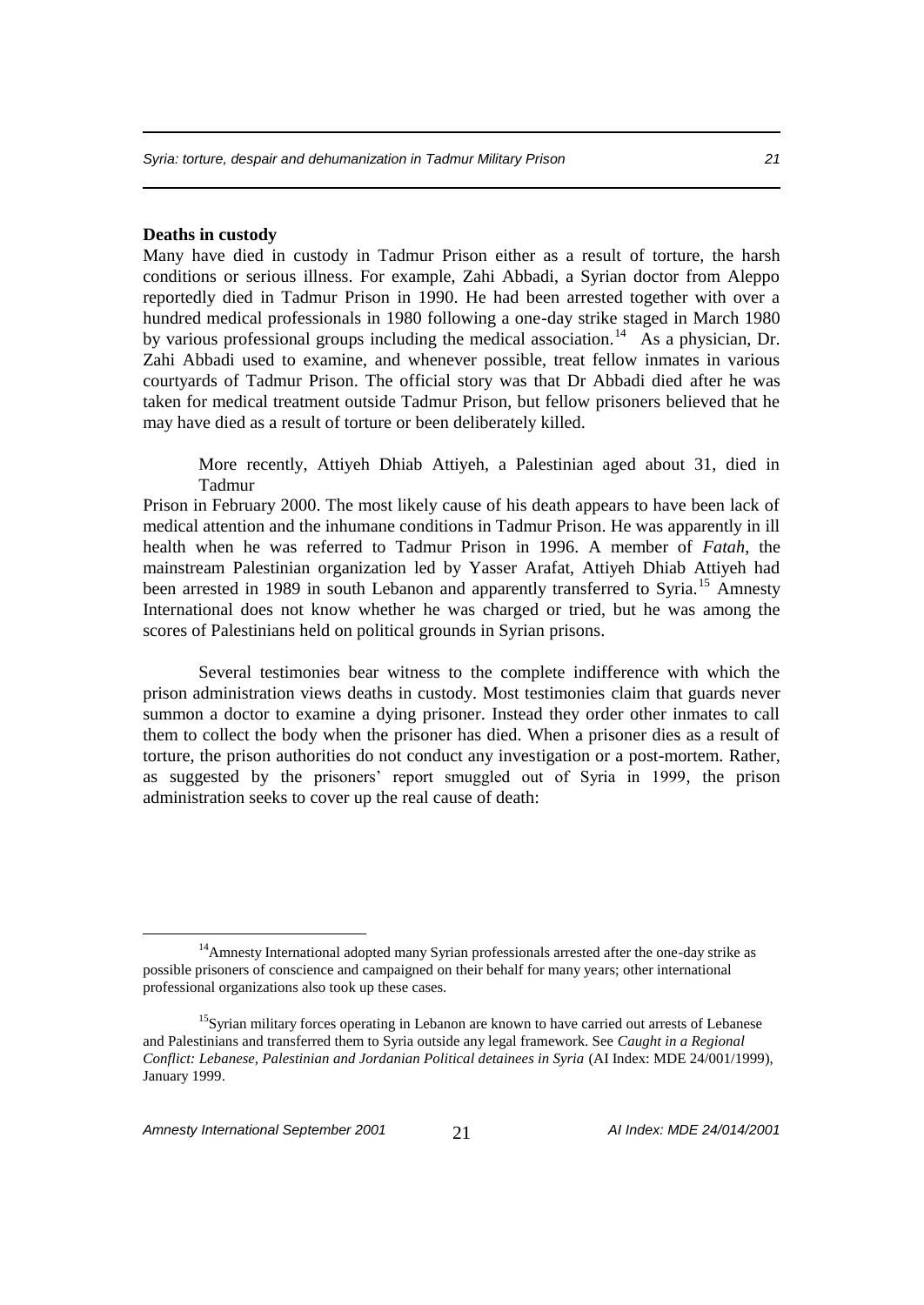*"Whenever death occurred as a result of torture, the prison administration would call in a doctor and a control assistant to record a medical report which might include one of the following formulas: 'a sudden fall backwards in a dark room', 'cardiac arrest', or 'taking medicines not prescribed by a physician or the health officer'."*

# **Military trials, executions and killings in Tadmur Military Prison**

Trials of political prisoners have been conducted at Tadmur by Field Military Courts whose procedures do not conform to international standards for fair trial. Field Military Courts can impose death sentences and until 1989 or 1990 executions were also regularly carried out at Tadmur. One report suggests that Field Military Courts continued to operate in Tadmur until 1999.

Verdicts of the Field Military Courts are not subject to any appeal and those who appear before such courts do not benefit from the guarantees laid down in the Syrian Code

of Criminal Procedures<sup>16</sup>

<sup>&</sup>lt;sup>16</sup>Constituted by Legislative Decree No. 109 of 17 August 1968, the Field Military Courts are set up by the Commander-in-Chief of the armed forces and are normally composed of a president (of a rank not lower than major) and two members (Article 3). While Article 4(a) provides for a prosecutor to be appointed for these courts by the Commander in Chief, the Decree is silent about the defence rights of the accused. The Field Military Courts may not be restricted by the principles and procedures stated in current legislation (Article 5), and their sentences are not subject to any form of appeal (Article 6). The verdicts of the Field Military Court, however, are subject to the approval of the head of the state and/or the Commander in Chief of the army, who has the right to annul the judgment to reduce or suspend the sentence, or order a re-trial before another military court (Article 8).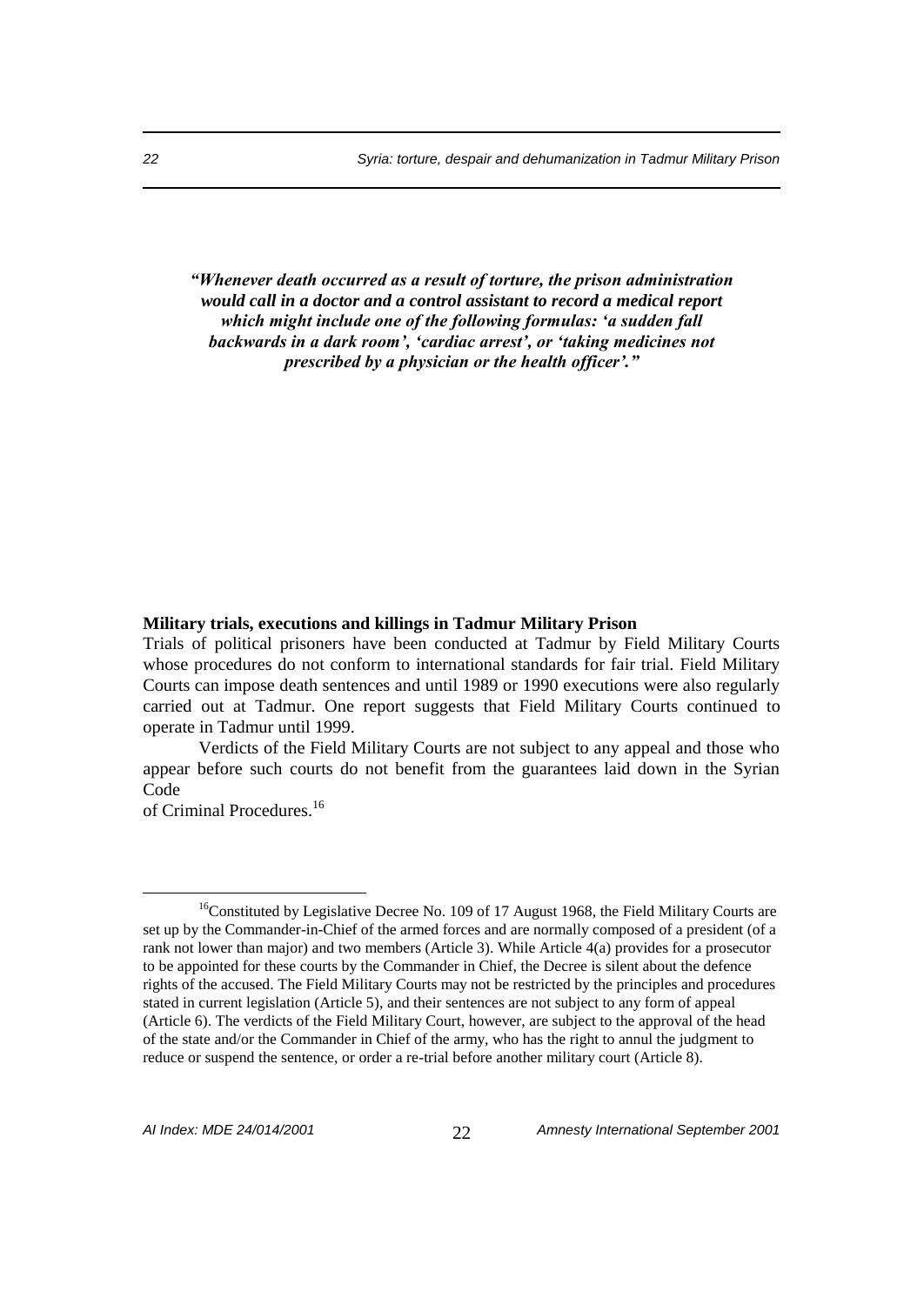Trials before the Field Military Court in Tadmur normally consist of a single hearing during which a few paragraphs are read out to the prisoner from the minutes of the interrogation carried out by the security branch concerned -- that is, by those who carried out the initial interrogation of the detainee after arrest -- and from the detainee's statement, which is often extracted as a result of torture. Usually detainees are not allowed to put forward any form of defence either themselves or through a lawyer. A Lebanese former prisoner has stated that when he appeared before the Field Military Court, he was informed that a lawyer was present to represent him. However, he said that he could not recognize who among those present was his lawyer. "I felt that all of them were against me", he said. Indeed the lawyer "representing" him did not say a word throughout his entire trial.<sup>17</sup>

A Syrian physician arrested in 1980 informed Amnesty International that he appeared before a Field Military Court on 14 November 1981. The court was held in the administrative quarter of Tadmur Prison. In his account he said:

> **"***The military police brought me blindfolded into the courtroom and ordered me to sit on a chair in front of the court bench. When they removed my blindfold, the presiding officer asked my name and job, then looked into some papers in front of him, shook his head and cursed me. He then instructed the clerk to write down that 'the defendant repeated his previous testimony saying that he had medically treated a sick person from the 'gangs' of the Muslim Brotherhood'. He then said to me that he would imprison me for 15 years and ordered the police to take me out. I had not uttered a single word before the court and was not given a chance to say anything."*

Sentences vary from a few years on prison to execution. Prisoners are usually not informed about the sentence passed on them, even if it is a death sentence. Field Military Courts are known to have passed numerous death sentences; the exact number of prisoners executed in Tadmur is not known. However, some reports suggest that thousands may have been executed there.

According to many testimonies, when prisoners first realized that executions were carried out in the prison they became extremely distraught. Imprisoned without any

 $17$  All persons are entitled to call upon the assistance of a lawyer of their choice to protect and establish their rights and to defend them in all stages of criminal proceedings. (Principle 1 of the Basic Principles on the Role of Lawyers).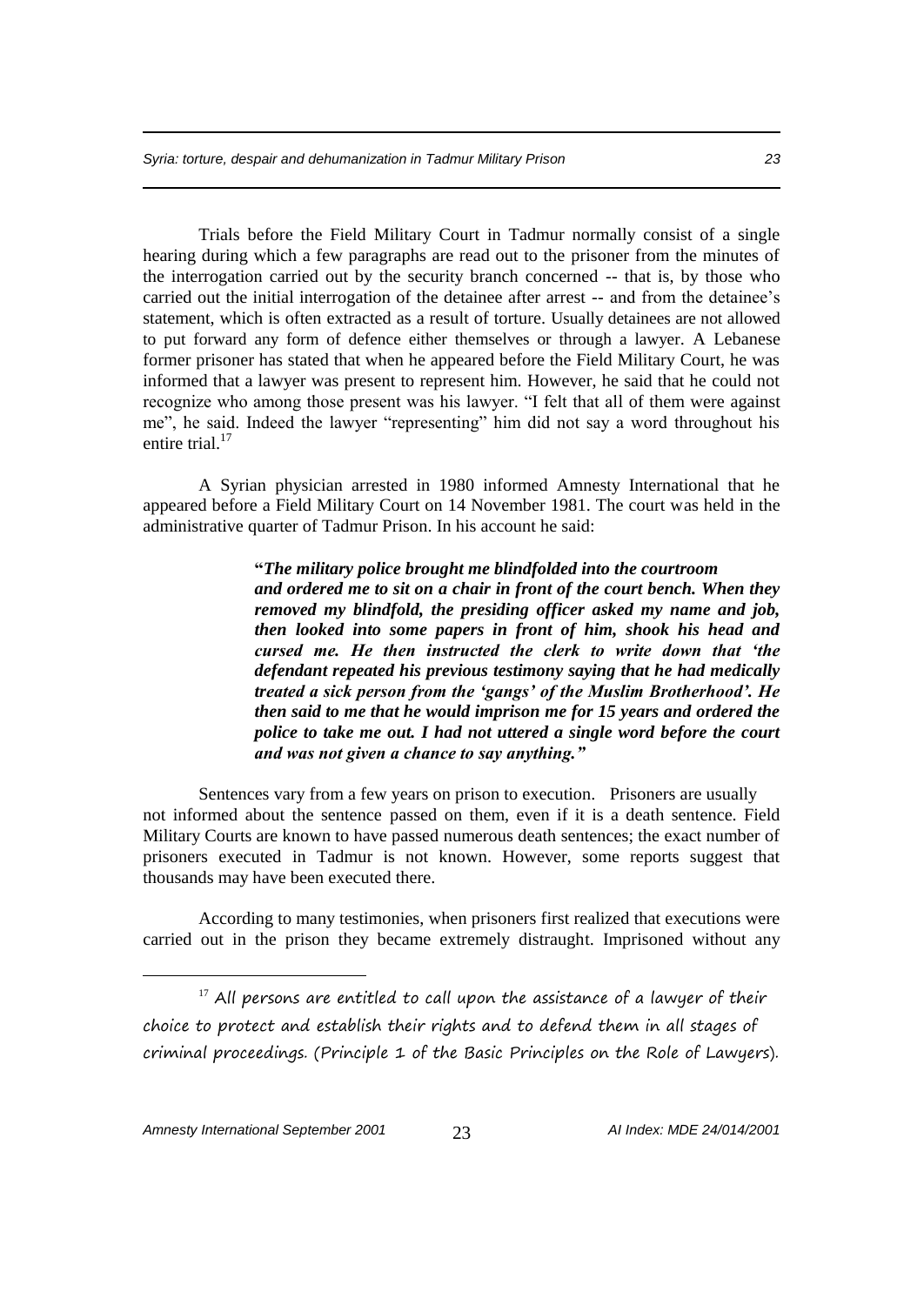information about what sentences had been passed on them, several prisoners - particularly those held in connection with the Muslim Brotherhood -- came to believe that they would be executed. Prisoners observed that the average time between trial and execution was about two months. One former prisoner has stated that for four years he lived with the fear that he could be executed at any time. This constant threat of execution in itself may be regarded as a form of torture.

In 1980 Tadmur was the scene of a massacre in which hundreds of prisoners were extrajudicially executed. The massacre took place on 27 June 1980, the day after an assassination attempt against the late President Hafez al-Assad in Damascus. More than 100 members of the *Saraya al-Difa' 'an al-Thawra*, Brigades for the Defence of the Revolution -- then under the command of the President's brother, Rif'at al-Assad -- and members of the 138th Security Brigade were flown by helicopter to Tadmur. Leaving some on standby and to guard the helicopters, 80 men, divided into units of 10, entered the prison to kill the prisoners in their cells and dormitories. The number killed is variously put at between 500 and 1,000; most of the victims were connected with the Muslim Brotherhood. Their bodies were then buried in a mass grave outside the prison and, in an attempt to cover up the massacre, the authorities stated that they had been executed. However, two Syrian soldiers, who were detained in Jordan in February 1981 on suspicion of attempting to assassinate the Jordanian Prime Minister, stated on television that they had taken part in the Tadmur massacre and gave details of the "operation". <sup>18</sup> Amnesty International has repeatedly asked the Syrian authorities to establish a commission of inquiry to investigate the events surrounding the massacre.

Between 1980 and 1990 the bodies of those who died in Tadmur were reportedly never given to the families who were apparently not informed of the fate and whereabouts of their relatives. Information received recently by Amnesty International indicates that after 1990 the authorities started to give information to the families of those who died in Tadmur as a result of illness, but not to the families of those who were executed or died under torture. Amnesty International has not been able to verify this information, or reports that executions continued in Tadmur after 1990. Some reports, however, suggests that executions were carried out there as late as 1994.

# **Conclusion**

 $\overline{a}$ 

Tadmur Military Prison has become synonymous with suffering. Conditions in Tadmur Prison are brutalizing and dehumanizing. They contravene the principles set out in international standards such as the UN Minimum Standard Rules for the Treatment of Prisoners, and in themselves constitute torture or other cruel, inhuman or degrading

<sup>&</sup>lt;sup>18</sup>See *Report from Amnesty International to the Government of the Syrian Arab Republic (AI* Index: MDE 24/04/83), p35.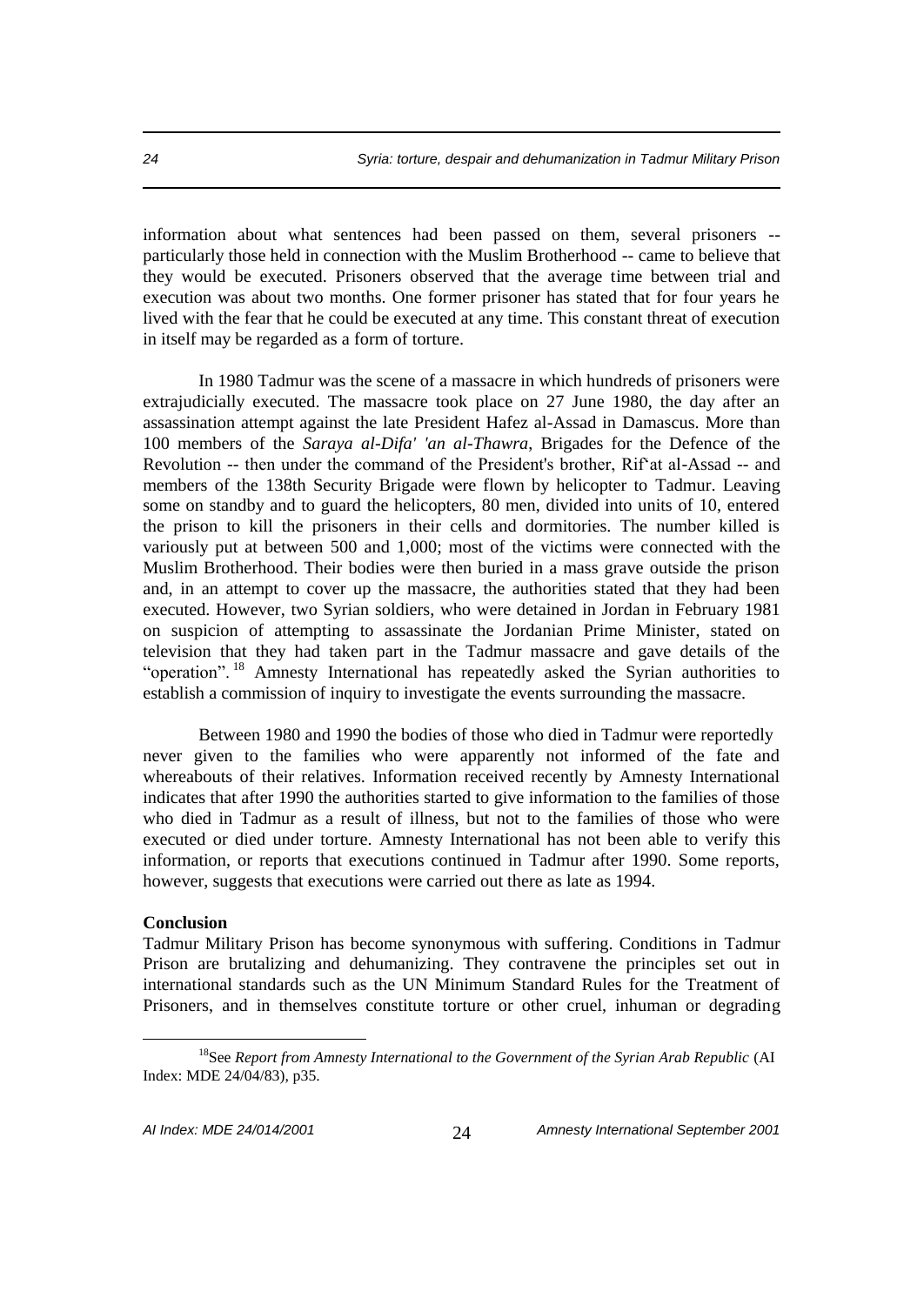treatment. In spite of numerous grave allegations of torture and ill-treatment in Tadmur Prison, the Syrian authorities have failed to respond to the persistent calls by Amnesty International and other human rights organizations for an independent and impartial investigation into these human rights violations.

In its April 1995 report Amnesty International highlighted the impunity with which the Syrian security forces had been able to arbitrarily detain and torture political suspects, secure in the knowledge that they would not be held to account for their actions. Particular reference was made to the lack of investigations by the authorities into reports of torture, deaths in custody and "disappearances". Amnesty International reiterates its call for the authorities to combat impunity by bringing those at all levels who are responsible for human rights violations to account and in particular those responsible for the decades of gross abuses of human rights which have characterized Tadmur Prison.

It is crucial that the Syrian Government order a full, impartial and independent investigation into all allegations of torture and reports of deaths in custody in Tadmur Prison. Special attention should also be given to the very harsh prison regime and appalling conditions of detention in Tadmur Prison.

All those held in Tadmur Prison have a right to have their fundamental human rights respected. This right will be denied them until the Syrian Government takes real steps to ensure that those responsible for violating those rights are brought to justice.

**"***like everyone else [prisoners of Tadmur] have feelings and dreams; they have love stories, some of which were successful, others not; they all long to have a peaceful, quiet life, to return to waiting wives, to children growing up without their fathers, to mothers -- some of who died in agony without seeing their sons again, others who still await their return."*

A former prisoner

#### **Recommendations**

1. The Syrian Government should immediately and unconditionally release all prisoners of conscience from Tadmur Military Prison. All other political prisoners, who have, without exception, been sentenced in unfair trials, should also be immediately released if they are not to be promptly tried in fair trials on recognizably criminal charges. In any case, all prisoners who are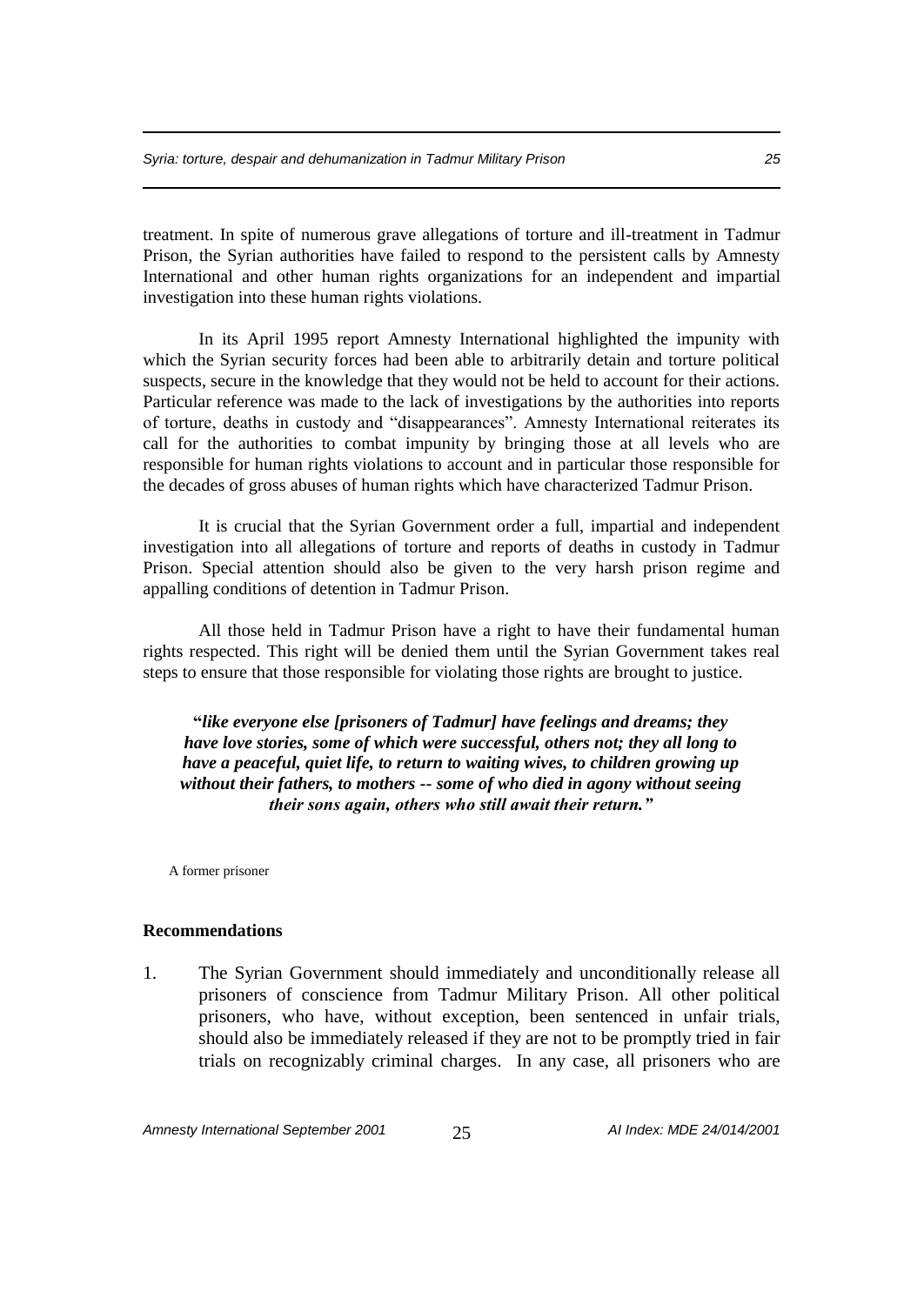not members of the security services should be immediately released or transferred to recognized civil prisons.

- 2. Amnesty International calls on the Syrian Government to:
	- ensure that no torture or other ill-treatment is carried out on any detainee by members of the Syrian security services;
	- bring the administration of Tadmur Military Prison and other prisons under proper and effective judicial control;
	- implement international standards with regard to treatment of prisoners and prison conditions such as the UN Minimum Standard Rules for the Treatment of Prisoners, and the Body of Principles for the Protection of All Persons under Any Form of Detention or Imprisonment;
	- introduce urgent measures to establish an independent body competent to receive complaints to inspect Tadmur Military Prison and other prisons and to make recommendations regarding the improvement of prison conditions;
	- completely separate the authorities responsible for interrogation and prison administration, and give security services and prison guards training in human rights principles and standards;
	- ensure regular and frequent family visits, access to doctors and lawyers and other contact with the outside world for all prisoners.
- 3. Amnesty International calls on the Syrian Government to undertake urgently a complete review of the record of Tadmur Military Prison with the view to:
	- conducting a thorough judicial investigation -- preferably through a specialized commission of inquiry -- into all reports of torture and ill-treatment. Such a body should have the power to investigate all deaths in custody and the fate of al those who "disappeared in Tadmur Military Prison, and to review military trials and executions carried out during the last two decades in Tadmur Military Prison. It should make its findings and recommendations public. Those found responsible for human rights violations should be brought to justice;
	- informing the families of those who died in custody or were executed in Tadmur Military Prison where their relatives were buried or, wherever possible, the remains of their should be returned to them for burial;
	- ensuring that the victims of torture and prolonged detention without trial or after Field Military Courts or other unfair trials be rehabilitated and compensated.

*AI Index: MDE 24/014/2001* 26 *Amnesty International September 2001*